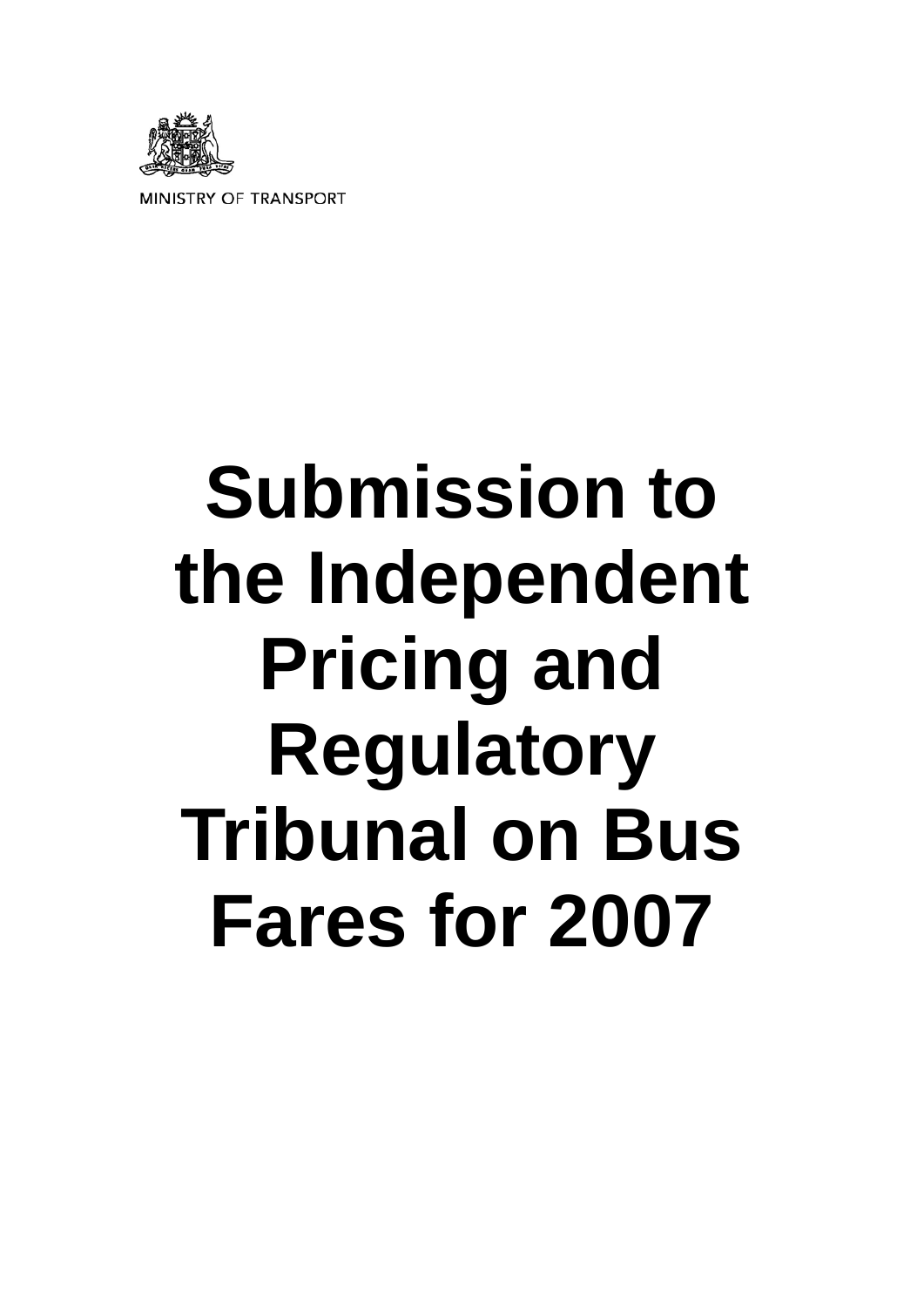# **Contents**

| 1.<br>Metropolitan & Outer-Metropolitan Bus Services 3<br>2.                            |  |
|-----------------------------------------------------------------------------------------|--|
| 3.                                                                                      |  |
| 4.                                                                                      |  |
|                                                                                         |  |
|                                                                                         |  |
|                                                                                         |  |
|                                                                                         |  |
|                                                                                         |  |
|                                                                                         |  |
| Attachment 1: Developing new funding arrangements for metropolitan                      |  |
|                                                                                         |  |
|                                                                                         |  |
|                                                                                         |  |
|                                                                                         |  |
| Attachment 2: Metropolitan/outer-metropolitan service improvement                       |  |
|                                                                                         |  |
|                                                                                         |  |
|                                                                                         |  |
| Attachment 3: Performance of metropolitan bus services against key                      |  |
|                                                                                         |  |
|                                                                                         |  |
|                                                                                         |  |
|                                                                                         |  |
|                                                                                         |  |
|                                                                                         |  |
|                                                                                         |  |
|                                                                                         |  |
|                                                                                         |  |
| Attachment 6: Rural & regional issues - Productivity and efficiency savings<br>for 2007 |  |
| 6.1 Quantifying productivity for rural & regional "commercial" services  .32            |  |
|                                                                                         |  |
|                                                                                         |  |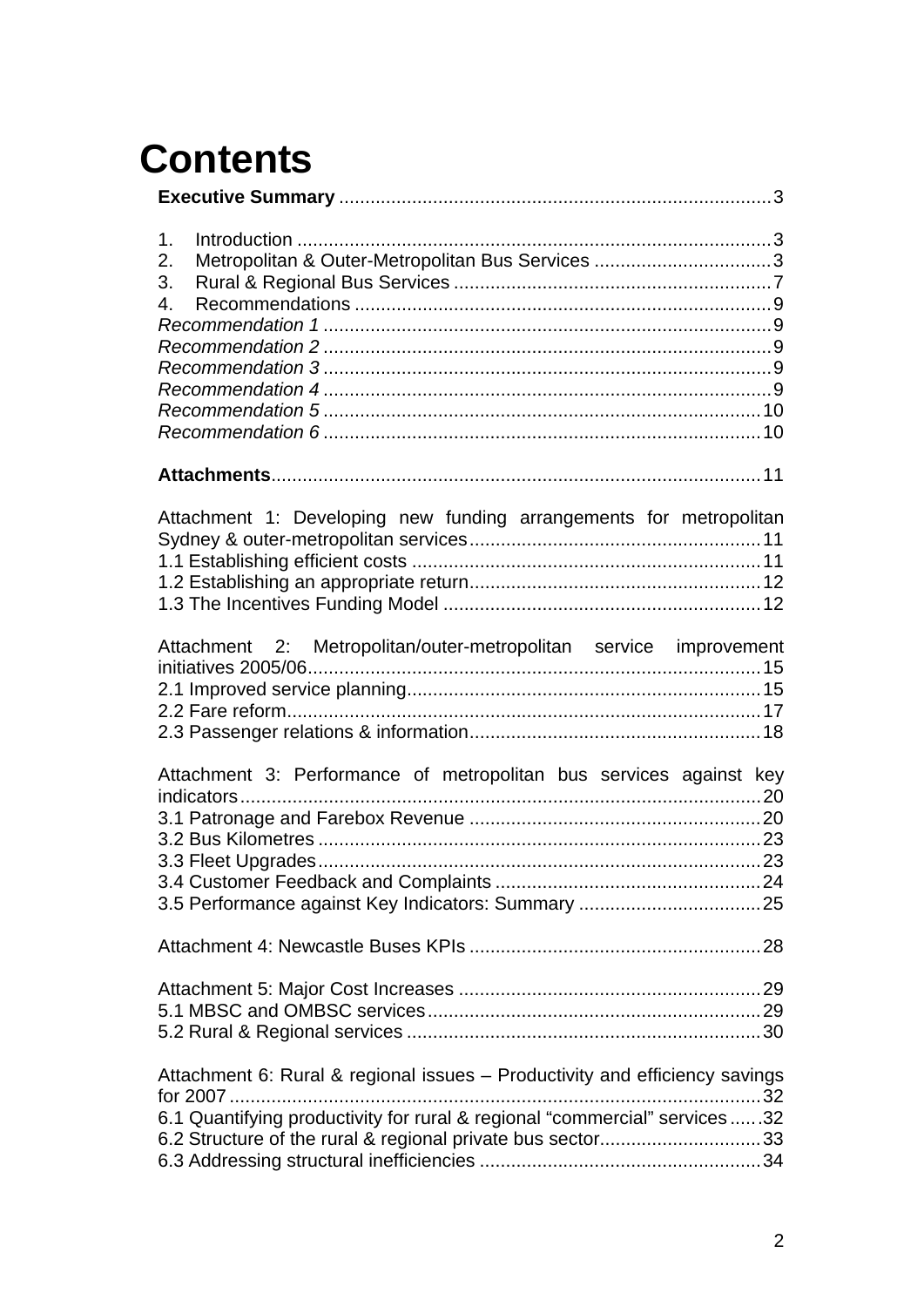# **Executive Summary**

# **1. Introduction**

This submission outlines new arrangements for the provision of bus services in metropolitan and outer metropolitan Sydney, highlighting productivity and efficiency gains embedded in new funding arrangements, emerging service and performance improvements, and changes in the costs of providing these services over 2006.

For bus services in rural and regional NSW, it outlines progress made towards developing new arrangements that will optimise service delivery and viability, value for money and accountability. It highlights the diverse nature of the private bus industry and the public transport task in rural and regional NSW, making it difficult to uniformly apply any productivity adjustment.

On the basis of the information presented, recommendations for fare increases for 2007 are made.

This Executive Summary provides a high level overview of the information supporting the recommendations. More detailed analysis and information is presented in the accompanying Attachments.

# **2. Metropolitan & Outer-Metropolitan Bus Services**

#### *The need for new arrangements*

Work done for the Ministry of Transport in 2002/03 by Booz Allen Hamilton (BAH) concluded that private bus operators in metropolitan Sydney and outermetropolitan areas were among the most cost efficient in Australia and at least as efficient as their counterparts in New Zealand and the United Kingdom. BAH concluded there was limited potential for further gains in productive efficiency.

Further work undertaken by Indec Consulting (Indec) in 2003 confirmed that NSW private operators operate at lower unit costs than interstate private operators, with some making reasonable profits but others facing serious viability concerns. Indec also concluded that SSTS payments to operators acted as fixed subsidy for capacity but did not enable targeted or transparent funding arrangements.

Both reports indicated that any scope for efficiency gains and optimal service outcomes would need to address structural inefficiencies embedded in organisational and contractual arrangements – such as artificial pick up and set down restrictions across 87 separate contract areas and a rigid Minimum Service Level Policy applied on the basis of an out-of-date formula.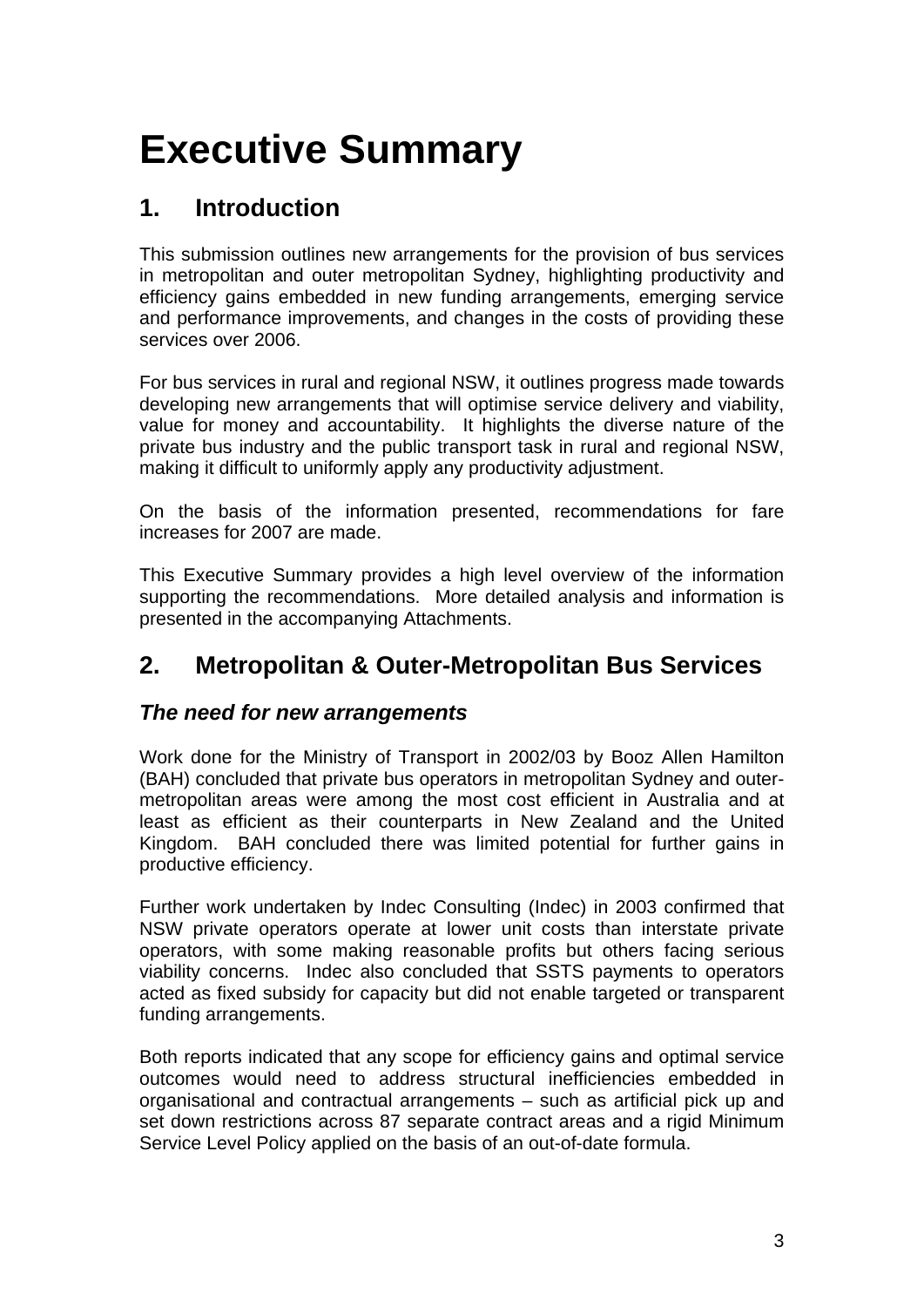#### *Bus Reform*

To address these issues and the continued decline in patronage on private bus services, the Government commissioned a major review of bus services in 2003. The Unsworth Review of Bus Services in NSW (February 2004) verified the viability concerns facing bus services in metropolitan Sydney and outer-metropolitan areas. It also highlighted that planning, contracting and funding arrangements were not providing for optimal service outcomes, transparency or value for money.

In response, the NSW Government's bus reform program has put in place new arrangements in metropolitan Sydney and is in the process of implementing those arrangements in outer-metropolitan areas – Newcastle, Wollongong, the Central Coast, the Blue Mountains and the Lower Hunter.

The first step has involved consolidating metropolitan operations into 15 contract regions based around Sydney's regional centres and placing operators on a sustainable footing to guarantee service provision to the community.

Under the new Incentives Funding Model, operators now receive direct subsidies that cover most, but not all of their fixed and variable costs – with between 20% and 25% of payments, depending on the contract region, linked to patronage through a 'shadow' fare per boarding. Government retains the farebox, so that patronage risk is now shared between Government and operators. This means that the remuneration that bus operators receive has been decoupled from fares (except for any marginal price elasticity impacts).

Attachment 1 to this submission sets out how these new funding arrangements operate to provide for greater transparency, targeted subsidies, sustainable returns and the appropriate indexation of relevant costs. It highlights that the process for negotiating new contracts ensured that existing productive efficiencies provided the basis for, and have been embedded in, these new arrangements. Notwithstanding, these new arrangements have required additional Government funding of \$70 million to ensure the viability of private metropolitan bus operations and ongoing service provision.

This sound financial underpinning has enabled structural and organisational inefficiencies to be addressed. Because of:

- larger and fewer contract regions;
- a partnership approach to service planning;
- more flexible service planning guidelines; and
- contractual requirements for regular service reviews and community consultation;

integrated service networks are now being developed. Supported by improvements in bus priority measures on Sydney's 43 strategic bus corridors, these integrated networks are being rolled out between 2006 and 2009 and will deliver Sydney a modern bus system.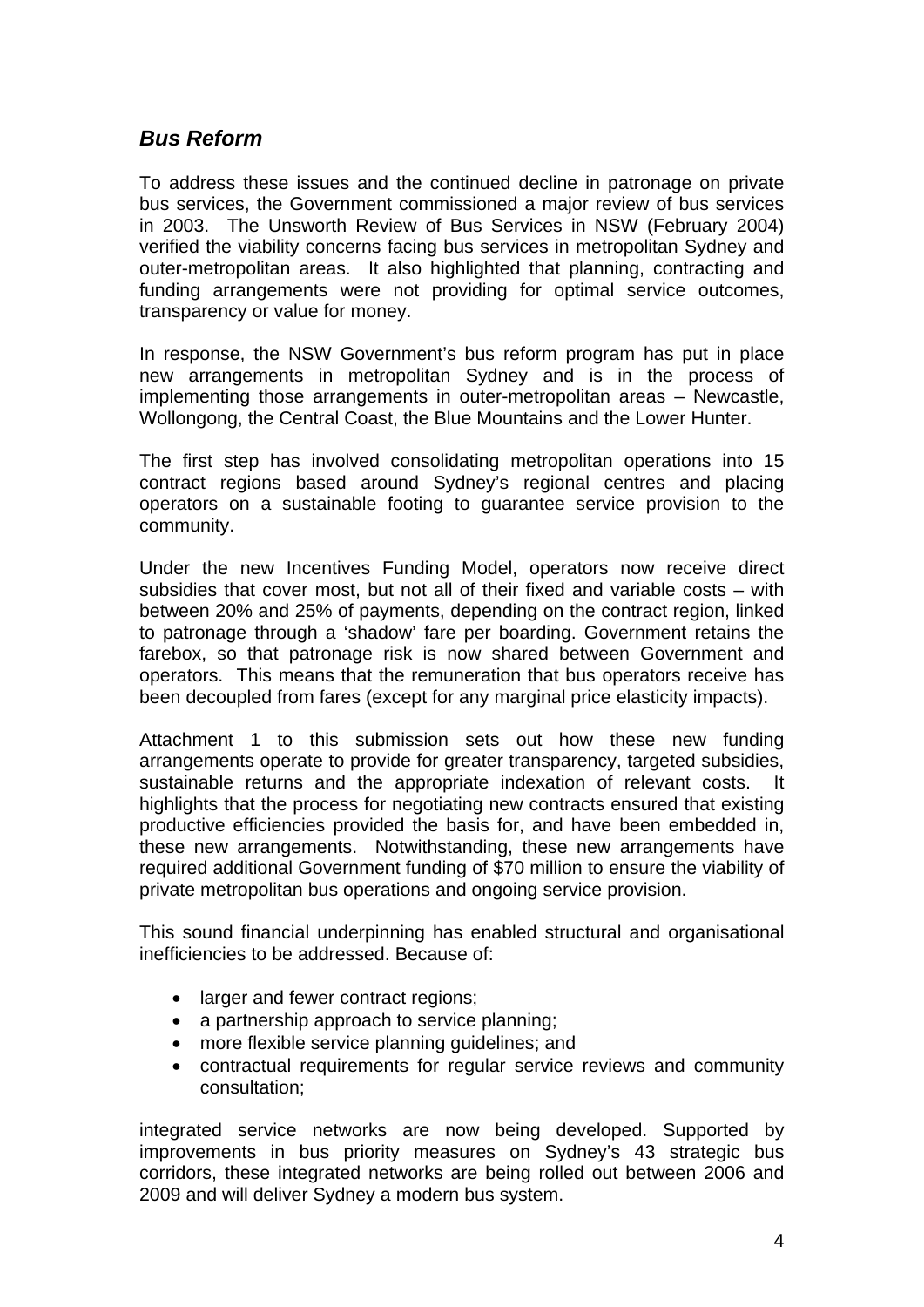Contract arrangements now include 7 year terms, a stronger customer focus, greater accountability and clear performance and reporting requirements, following which Government has the option of letting new contracts via a competitive process.

#### *Improvements in performance*

On a range of indicators, the new arrangements have already started to deliver improvements in service performance and outcomes for customers in metropolitan Sydney, including:

- Fairer Fares bringing the single cash fares charged on Sydney Buses and private metropolitan services into line and the expansion of the \$2.50 PET and other concessions for all day travel on bus, rail and certain Government ferry services in metropolitan Sydney and outermetropolitan areas.
- Upgrades to fleet, including a significant vehicle replacement and refurbishment schedule that will modernise the fleet, improve service quality and ensure that standards under the Commonwealth's Disability Discrimination Act are met in the required timeframe.
- The improved ability to increase capacity in response to demand, with additional buses already provided on major corridors such as the M2.
- Improved customer focus and community accountability through requirements that operators publish Passenger Relations and Accessible Transport Action Plans, participate in the 131 500 Transport Infoline, report publicly on performance, and consult on service reviews and changes.
- Performance reporting against clear KPIs, meaning that performance requirements are able to be monitored and enforced.
- The development and roll out of service networks, supported by bus priority, that better meet passenger needs and provide for higher frequency and more reliable services along strategic corridors.

Information about service improvement initiatives and performance against KPIs for services now operating under the Metropolitan Bus System Contracts (MBSCs) is contained in Attachments 2 and 3 to this submission.

With the implementation of new contracts in outer-metropolitan areas, these initiatives will be progressively be rolled out across outer-metropolitan areas from 2007.

In regard to proposals for outer metropolitan fares, including Newcastle Buses' time-based fares, experience with the metropolitan bus reform process has highlighted the value of a staged implementation of new arrangements. In light of this, the short term focus for outer metropolitan bus services will be on bedding down new contracting, funding and planning arrangements. Any future proposals for outer metropolitan fares will be considered further down the track, aligned with IPART fare processes.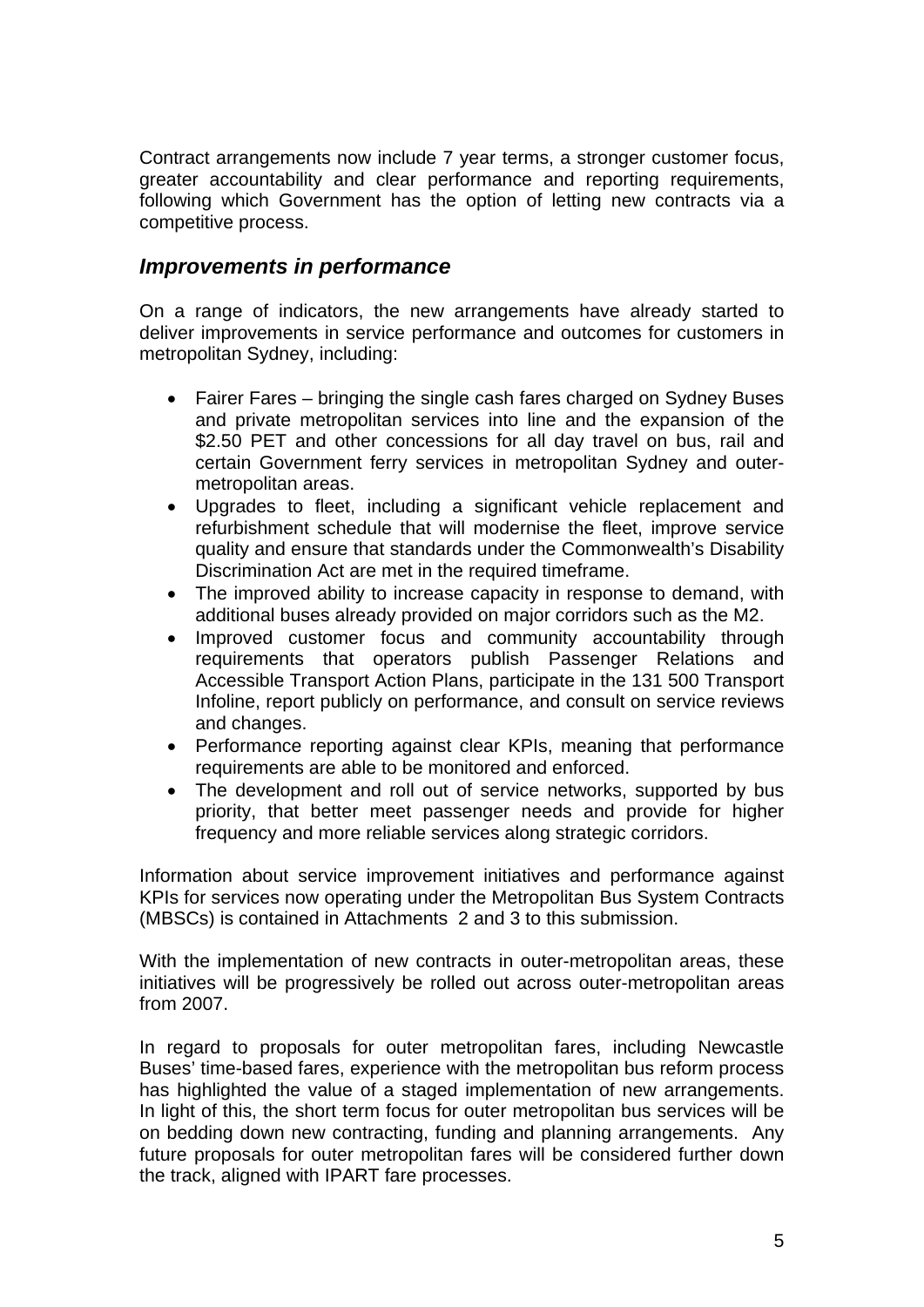Information on Newcastle Buses' Key Performance Indicators is at Attachment 4 to this submission.

#### *Changes in costs*

There are two key changes in costs over the period since 30 June 2005 – fuel and labour costs.

Fuel costs have increased significantly, up a total of 14.03% between 1 July 2005 and 30 June 2006 as a result of global movements in oil prices. In real terms, this equates to a cumulative increase of 8.9% over that period.

From 1 July 2005, all private bus drivers in metropolitan Sydney and outermetropolitan areas became eligible for a wage increase totalling 19% over three years. This comprised a base wage increase of 12% and a 7% Bus Industry Reform Allowance.

This wage increase reflects changes to work practices because of the bus reform process and the key role drivers play in delivering good service outcomes. It also recognises that drivers in the private sector were substantially under-remunerated compared to their counterparts employed by the Government provider and it was becoming increasingly difficult to attract and retain skilled drivers.

Further detail on cost increases is at Attachment 5 to this submission.

#### *Sydney and Newcastle Buses*

The new contracts provide for more consistent arrangements between Sydney and Newcastle Buses and private operators. While cost efficiency improvements have been made, the Ministry and the NSW Treasury are working with State Transit to establish efficiency targets. These targets will be informed by benchmarked efficient private sector operating costs, while recognising that Sydney Buses operates in a more congested environment and both operations have additional reporting and other requirements as government entities.

Notwithstanding, Sydney Buses' higher patronage levels – due, in part, to its 'network' approach to service delivery – means that it is currently comparable with private sector services on a total cost to Government basis. Sydney Buses receives about 59% of the total subsidies while holding 55% of total metropolitan bus fleet and providing 57% of the bus kilometres. Private operators operate 45% of the fleet and provide 43% of the bus kilometres while accounting for about 41% of the total cost to Government of metropolitan Sydney services.

It should also be noted that in the past year, at no additional cost to Government, Sydney Buses has introduced extra services in response to increased patronage demand due to rising petrol prices.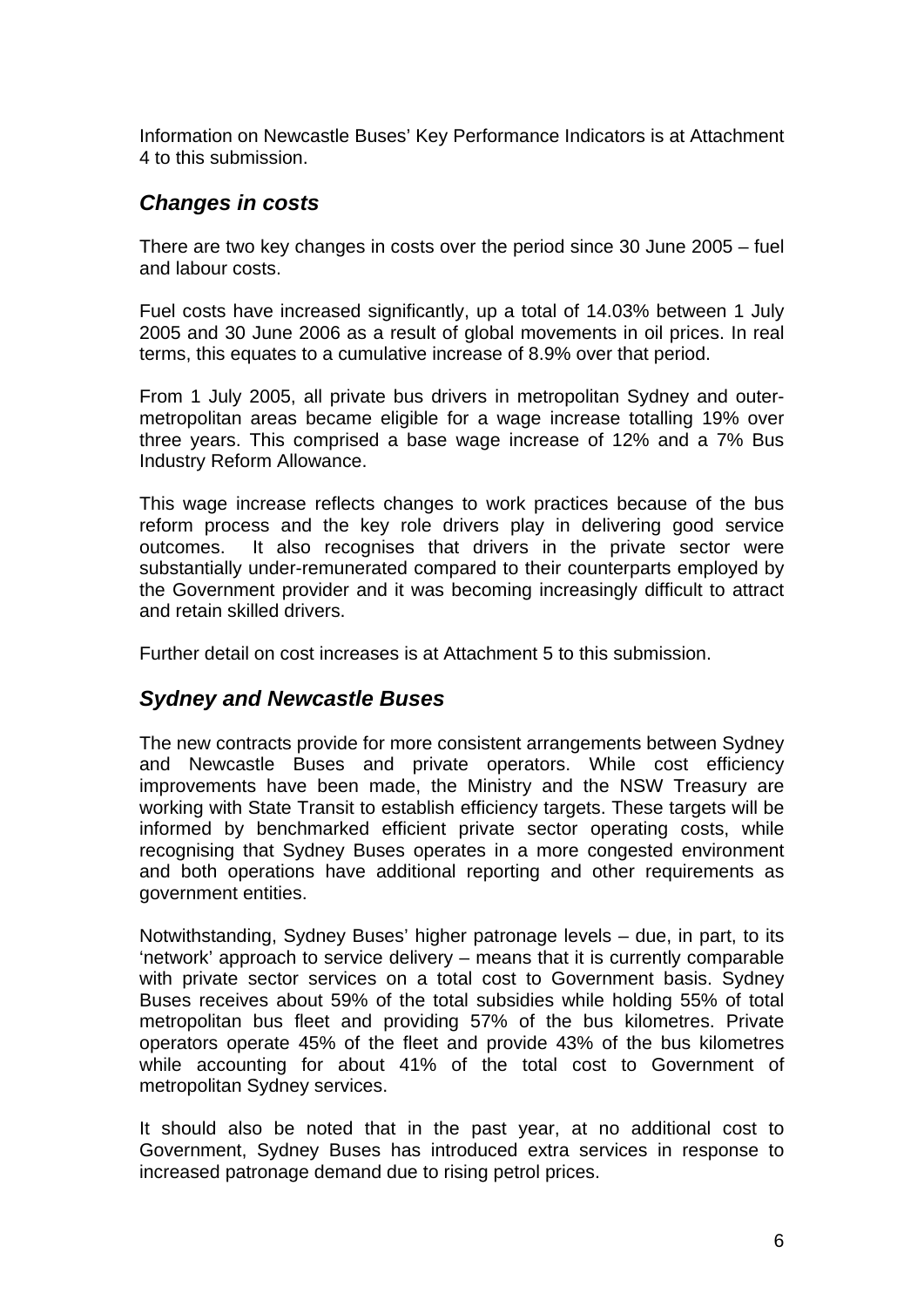#### *Summary*

In determining appropriate fares, IPART must take into account a range of factors, including the cost of providing the services.

While new funding arrangements for metropolitan Sydney and outermetropolitan operators are based on efficient unit operating costs, the Ministry notes that the bus reform process injected additional funding of \$70 million into metropolitan Sydney alone. This:

- recognised that, even while operating at efficient costs, the existing levels of remuneration were insufficient to maintain viable operations; and
- made transparent the level of subsidies required to operate the services under the existing structural constraints.

In view of:

- the service and structural efficiency improvements that have been achieved to date and will continue to be achieved over the first 7 years of the new contracts;
- the fact that new contract arrangements have captured the high levels of productive efficiency achieved by the private bus sector in metropolitan areas; and
- increases in delivery costs, particularly fuel and labour;

the Ministry of Transport seeks an increase in fares.

While it is likely service improvements and demonstrated efficiency in operating costs may justify an increase above CPI, to ensure services remain affordable for passengers in the current climate of increased costs to consumers across the board and recent increases in interest rates, the Ministry supports an increase in line with the CPI.

The Ministry notes that the overall increase in the costs of providing the services will be off-set to some degree by the service improvements and structural efficiencies outlined above, which should attract additional users to the network as they are rolled out.

# **3. Rural & Regional Bus Services**

#### *Developing new arrangements*

With new contracts in place in the 15 metropolitan Sydney contract regions and negotiations well underway for the Outer-Metropolitan Bus System Contracts (OMBSCs), in February 2006 the Minster for Transport established a joint Ministry/industry Taskforce to develop options for improved planning, funding and contracting arrangements in rural & regional areas. The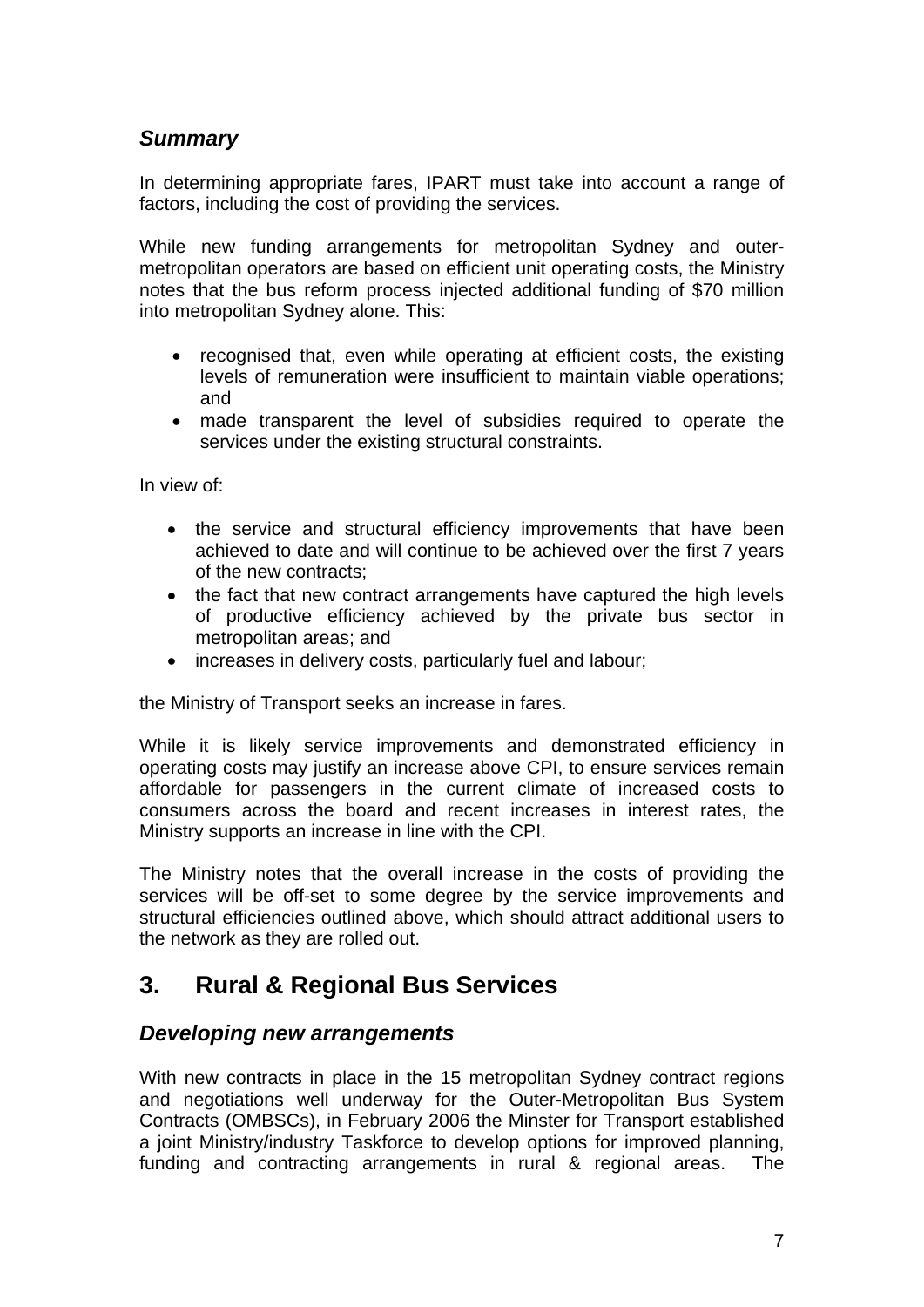Taskforce's role has been to identify and consider options that best meet Government's objectives which are to ensure that:

- The arrangements for bus services are transparent and accountable;
- Bus services are viable and sustainable, delivering value for money; and
- The community is getting the best possible services for the subsidies the taxpayer is providing, with the guarantee of continuity of essential services.

The Taskforce is due to report to the Minister in late August, after which potential new arrangements will be tested against existing arrangements in a series of "desktop" trials in selected locations across NSW. This will include consideration of funding model options and efficiencies/enhanced service provision from "optimised" service networks.

It is anticipated the arrangements that best deliver the Government's policy objectives for rural & regional bus services will be progressively rolled out from 2008.

As with the metropolitan Sydney and outer-metropolitan bus reform process, a key step will involve analysing the actual costs of providing services in different locations and circumstances across rural and regional NSW. This will enable any existing productive efficiencies to be captured, inefficiencies identified, and differences in costs across different operations understood. Whatever the eventual funding model (or models) for rural & regional bus services, this exercise will ensure that it reflects benchmark efficient costs and is suitable to a range of different operating environments.

#### *Productivity adjustments prior to the roll out of bus reform*

While supporting in principle the need to take productivity gains into account when establishing the real costs of providing services, the Ministry has a number of concerns with implementing, in the short term, an across the board productivity discount for rural & regional bus services:

- First, there is a lack of robust data available to quantify, with any degree of accuracy, the extent of any productivity savings in the rural & regional private bus sector.
- Second, the diversity of business operations, operating environments and cost structures in the rural & regional bus industry is such that some operators may not be able to sustain an across the board discount on their costs.

These issues are discussed in detail in Attachment 6 to this submission.

#### *Summary*

The Ministry supports a process that will allow productivity and efficiency savings realised in some sections of the industry to be captured but that will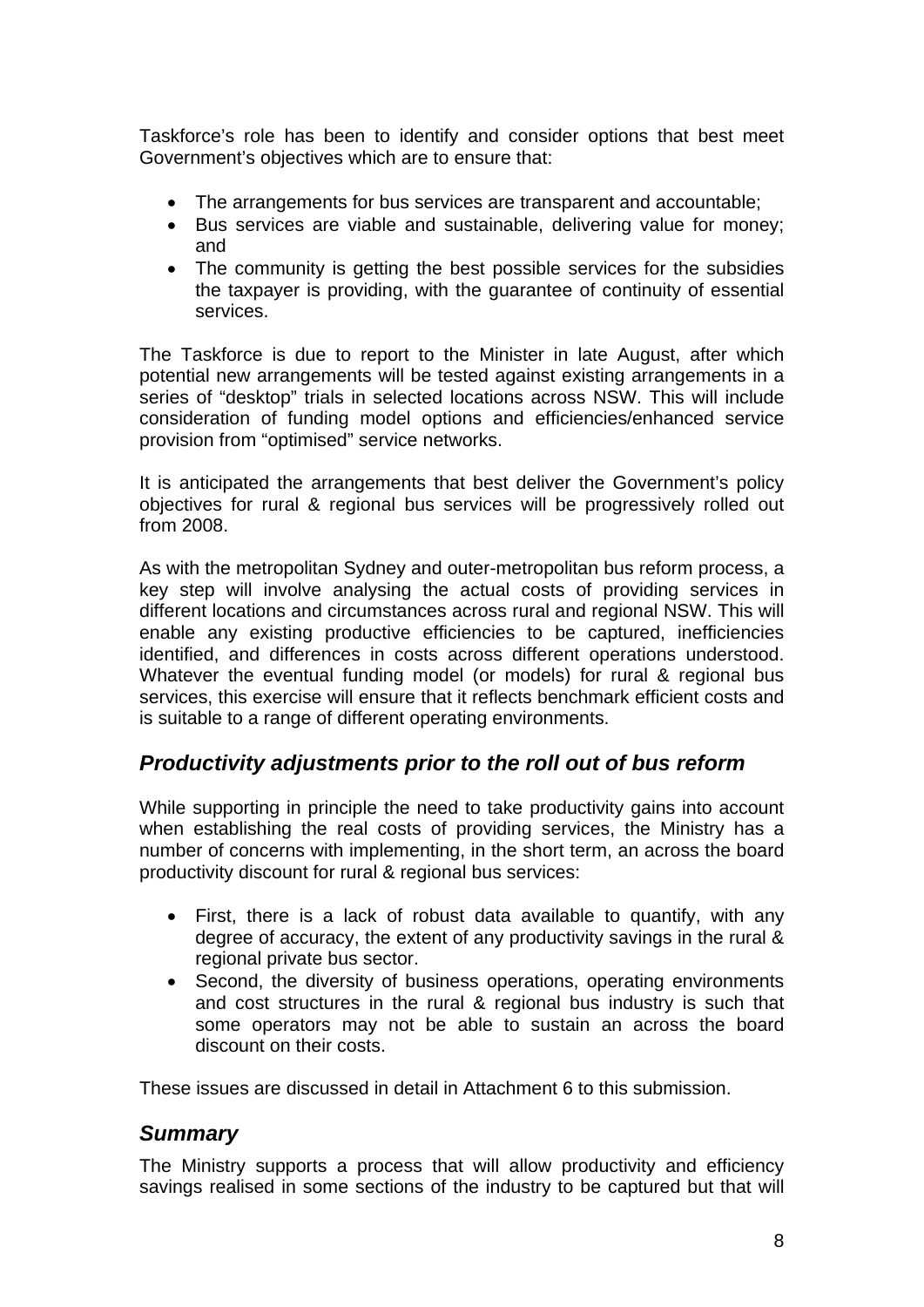not jeopardise the viability of others. This requires the completion of the detailed work underpinning the rural & regional bus reform process.

On this basis, the Ministry supports increases in fares for rural & regional "commercial" services in line with the Bus Industry Cost Index as submitted by the BCA and verified by IPART.

The Ministry supports increases in payments for rural & regional "noncommercial" services in line with the PwC model as submitted by the BCA and verified by IPART.

# **4. Recommendations**

#### *Recommendation 1*

The Ministry recommends that IPART approve a fare increase for Sydney metropolitan bus services in keeping with the CPI, incorporating:

- Single cash fares;
- Sydney Buses 'multiple ride' tickets;
- Sydney Buses/Sydney Ferries two mode TravelPasses with the 'Blue', 'Orange' and 'Two Zone' Travelpasses rising by \$1.00, the 'Pittwater' Travelpass by \$2.00 and the Bustripper by \$0.40; and
- Sydney Buses Sports Special and School Term Pass tickets.

#### *Recommendation 2*

The Ministry recommends that IPART approve a fare increase for outer metropolitan bus services provided by private operators in keeping with the CPI. This also includes Newcastle Buses time-based fares.

#### *Recommendation 3*

The Ministry recommends that IPART approve a fare increase in keeping with CPI on Stockton Ferry service fares.

In seeking an increase in keeping with CPI, the Ministry notes that, with the effect of rounding, some fares may increase by slightly more than the CPI and others by slightly less than CPI. The Ministry considers that in applying a CPI increase, all fares should approximate CPI with average increase across all fare bands not exceeding CPI.

#### *Recommendation 4*

The Ministry recommends that IPART:

• provide advice on fare increases for services provided by rural & regional bus operators under "commercial" contracts in accordance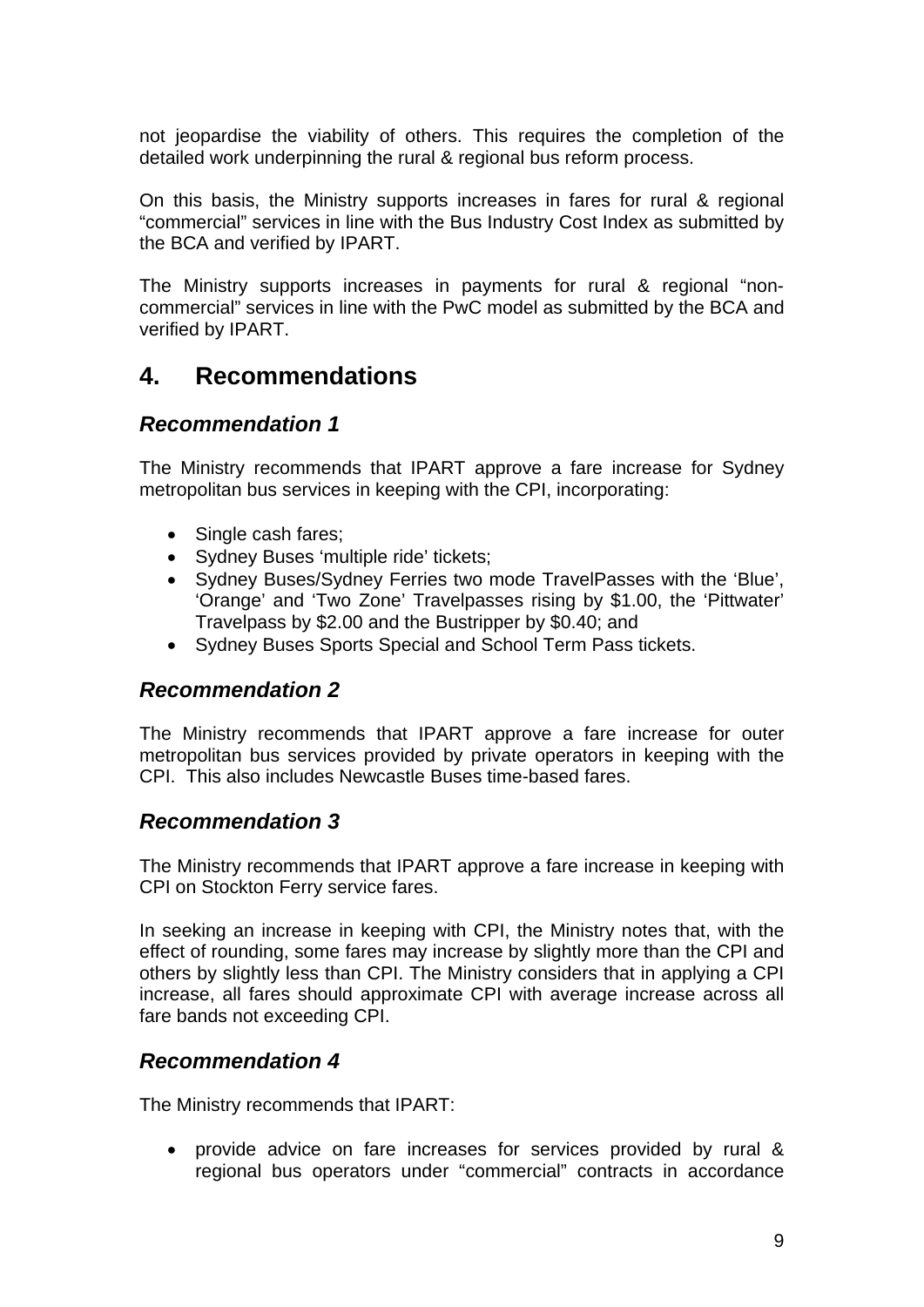with movements in the Bus Industry Cost Index (as verified by IPART); but

• not apply any productivity adjustment in relation to the above, in light of the potential adverse impact of such an adjustment on some operators' viability and the continuity of services, and in view of the fact that the bus reform process currently underway will provide a basis for accurately assessing productivity gains.

#### *Recommendation 5*

The Ministry recommends that IPART provide advice on suitable increases to payments to "non-commercial" operators, in accordance with the increase sought by the BCA, subject to IPART's satisfaction that the increase sought reflects actual movements in costs.

#### *Recommendation 6*

The Ministry intends to make an adjustment to:

- Half Fare Concession and SSTS payments made to operators under the old "commercial" contracts; and
- payments made to "non-commercial" operators under the PwC model, also backdated to 1 July 2006;

backdating an appropriate increase to 1 July 2006. It would be appreciated if IPART could recommend the quantum of the increase should be applied to these payments.

In making a recommendation on the amount of any increase to "commercial" and "non-commercial" operators that should be applied from I July 2006, IPART should take into account compensation already made for:

- increases in wages and on-costs (for "commercial" operators); and
- increases in wages and on-costs as well as indexation on fuel (for "non-commercial" operators).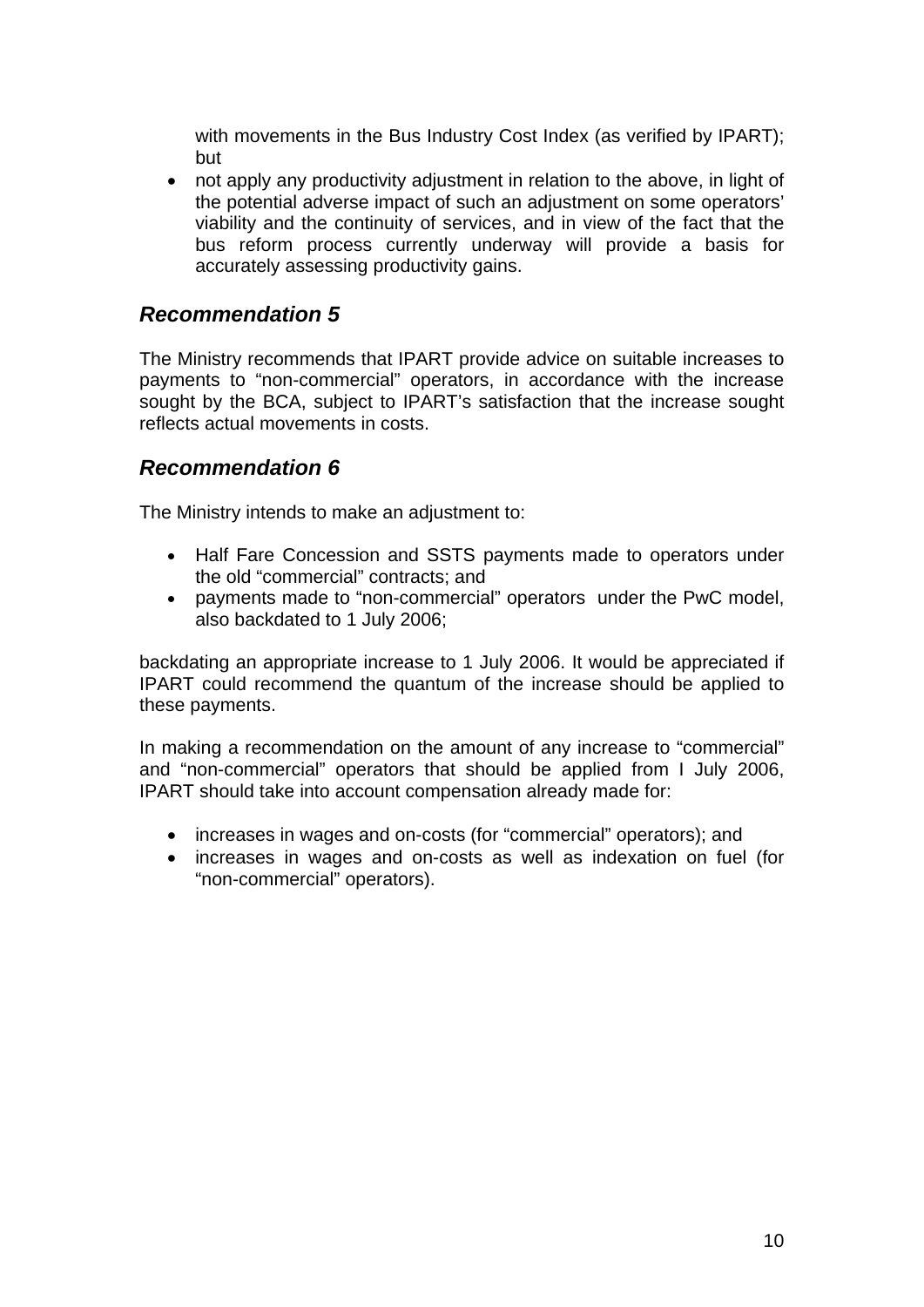# **Attachments**

### **Attachment 1: Developing new funding arrangements for metropolitan Sydney & outer-metropolitan services**

#### **1.1 Establishing efficient costs**

As a first step in establishing the productive efficiency of metropolitan bus services, in 2002/03 Booz Allen Hamilton undertook a study based on:

- a Total Productivity Factor Analysis originally prepared by the University of Sydney's Institute of Transport and Logistics Studies (ITLS) in 1994 and updated; and
- a Bus Cost Efficiency Benchmarking Study conducted by Taverners Research.

This work concluded that the private "commercial" operators in metropolitan Sydney and outer-metropolitan areas were among the most cost efficient in Australia and at least as cost efficient as their counterparts in New Zealand and the United Kingdom.

The next step in the process involved a comprehensive survey of individual bus operators' historical costs and then benchmarking that data against national and international comparators. While participation was voluntary and not all operators were involved, this work, undertaken in 2003 by Indec, confirmed the findings of the BAH study.

As a proxy for tenders on new MBSCs, Indec with SAHA International (the Ministry of Transport's financial advisers to the bus reform process) undertook a further survey of each operator's actual historical costs for 2004/05, updating the work done for the Unsworth Review. This process was repeated using 2005/06 data for outer-metropolitan areas. Any changes in costs that could not be explained were identified, explanations sought and the increase accepted or rejected as appropriate.

The financial data was then used to establish an appropriate cost base for each of the new contract regions, ensuring that the starting point for commercial negotiations on the new contracts was based on acknowledged efficient costs.

Where new region boundaries meant that an existing operator would be providing services in more than one contract region, that operator was required to disaggregate the costs of the services and apportion those costs to each of the new regions, as well as allocate a proportion of shared costs to each region.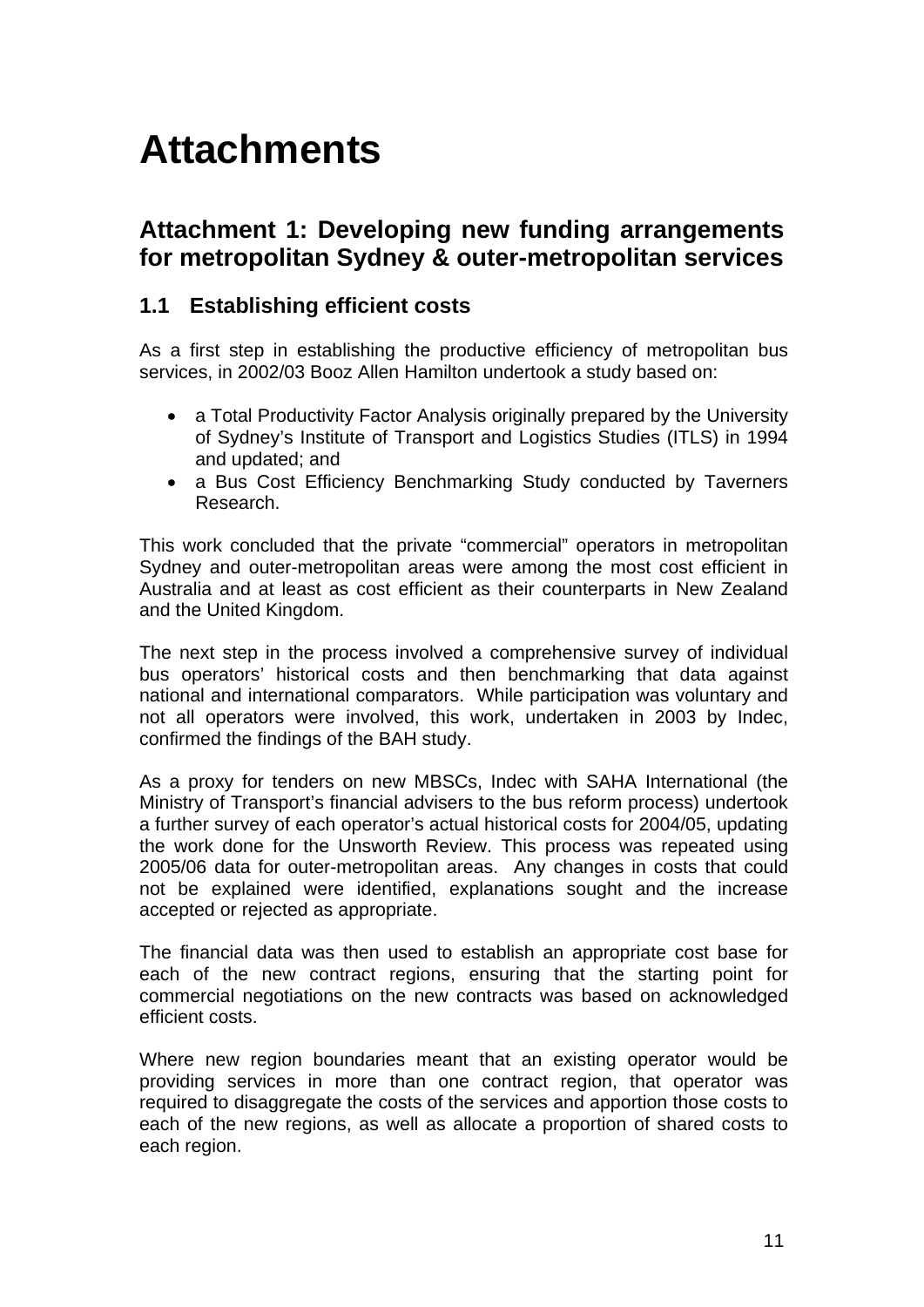Each operator's historical cost base was then adjusted for inflation and the Ministry of Transport's assessment of the additional costs arising out of compliance with the contract obligations. This formed an efficient cost benchmark for each region.

#### **1.2 Establishing an appropriate return**

As well as establishing benchmarks to ensure contract negotiations delivered efficient costs and value for public money in the absence of an open, competitive tender, the Ministry commissioned SAHA International to undertake a comprehensive margin benchmarking exercise.

This involved looking at margins that apply in Australia and overseas for contracts with similar risk profiles (for example: Perth, Adelaide and London) and established a margin range appropriate to the level of risk involved in the delivery of route and school services.

Taking into account revenues from other sources (like charter), the benchmarking exercise then developed an appropriate "whole of business" margin – which is what the Ministry would otherwise have expected to obtain through a competitive tendering process.

A similar exercise undertaken for the Bus & Coach Association by Sydney University's ITLS in early 2005 was consistent with the Ministry's findings.

Prior to bus reform, many operators in metropolitan Sydney were not achieving returns commensurate with market expectations. On those levels of remuneration, the ongoing viability of bus services was at risk, threatening the continued delivery of an essential public service to the community.

To complete the pre-negotiation exercise, the Ministry then established the point at which each operator should fit within the "whole of business" margin range. This involved assessing their existing levels of efficiency and profitability against a range of performance measures and ranking them accordingly. Efficiency measures were weighted at 75% – that is: 36% to Bus Hour Costs, 21% to Bus Kilometre Costs and 18% to Bus Overhead Costs – and a 25% weighting was given to profitability. The higher weighting given to efficiency recognised that bus services may not be profitable, even when operating at efficient costs.

Operators who were the most efficient within the range received margins at the higher end of the scale. Operators who were least efficient within the range received lower margins. These create the necessary incentives for those operators to improve their profitability by further tightening up their costs.

#### **1.3 The Incentives Funding Model**

Following industry submissions that a "net cost" arrangement was not sustainable in metropolitan areas – including submissions to the Unsworth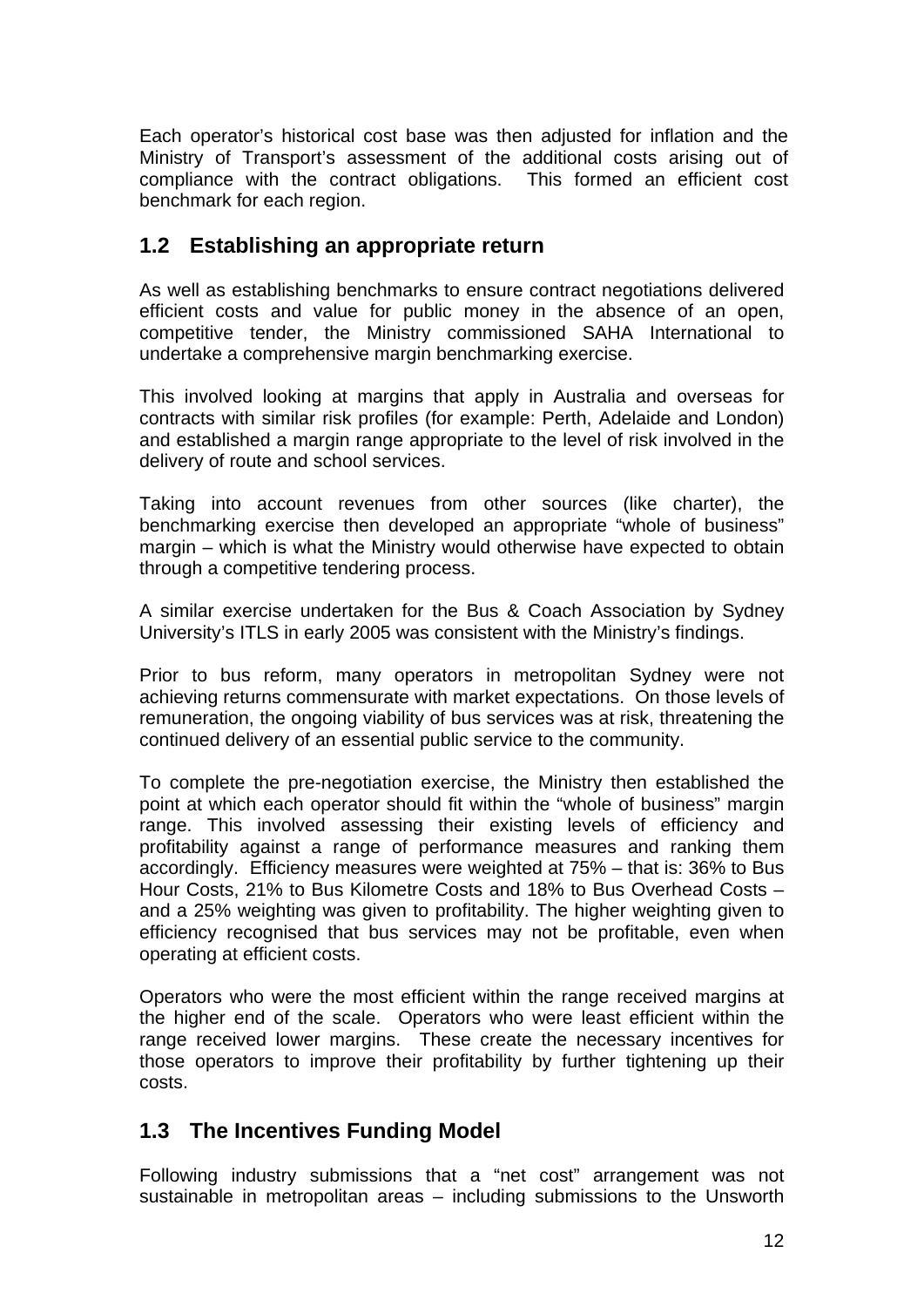Review and the Independent Pricing and Regulatory Tribunal – the Ministry undertook a risk assessment exercise aimed at determining the risks associated with operating bus services in metropolitan areas and whether the Government or the operator was best placed to manage them.

This work found that many risks previously carried by operators are more appropriately managed by Government.

The funding model that resulted from this process – the Incentives Funding Model – is a hybrid between "gross" and "net" cost funding arrangements. Under this model, the operator receives direct subsidies covering most – but not all – of the costs of providing the services. Changes in costs are linked to specific indexation measures, so operators are only required to manage the marginal difference between the actual and indexed cost as well as any timing difference. For example:

- Fuel indexation is based on the average Mobil Reference Price Sydney diesel for the month. Indexation is paid monthly;
- Once the award expires at the end of 2007/08, labour is indexed against a specific labour index. That is, the total hourly rates of pay (excluding bonuses) from Table 5b, March Quarter, of ABS Cat 6345.0 Transport and Storage. It is paid annually; and
- Workers' compensation costs are indexed using the general industry weighting determined by WorkCover. Operators manage their individual claims risk.

The cost indexation approach for each item is set out in Schedule 4 (Payments) to the MBSC. A template of the contract including its Schedules and Annexures may be found at www.transport.nsw.gov.au/busreform.

To fully cover costs and achieve a commercial return, however, operators must also carry passengers, receiving a payment or "shadow" fare per boarding. These shadow fares are comprised of a proportion of the existing fares for each section travelled and are indexed by CPI. This means that Government and operators share patronage risk with operators. The shadow fare scale is set out in clause 4.1 of Schedule 4 to the MBSC.

Payments under the Incentives Funding Model are as follows:

- The **Fixed Payment**, which contributes to the fixed cost of running the services, including an allowance for depreciation on existing assets (eg: vehicles and depots) and payments for new capital items approved by the Ministry;
- The **Service Payment**, which contributes to the variable costs of running the services. It is calculated by multiplying contracted service kilometres against a rate per kilometre (which covers labour, fuel, dead running and other variable costs);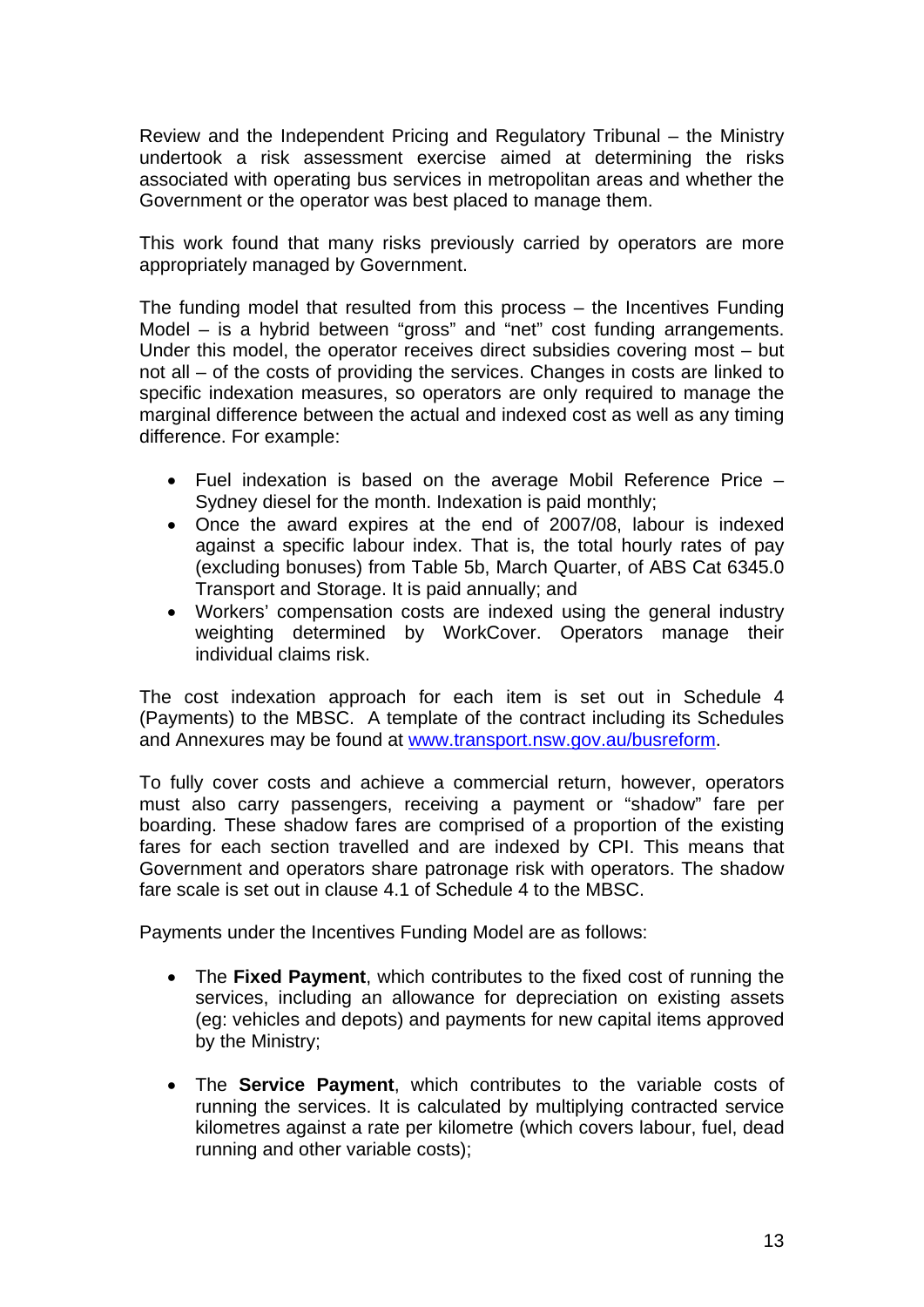- The **Patronage Payment**, which comprises a payment (or "shadow fare") for each boarding, calculated as follows:
	- (i) The operator is paid a Patronage Benchmark Payment each month, which is initially based on the forecast in the operator's bid (subject to the verification process); and
	- (ii) After 12 months, this benchmark rate is compared with actual patronage and the Patronage Change Payment is calculated. The operator receives additional revenue if there has been patronage growth or a payment deduction if patronage has declined.

This patronage benchmark is reset annually, limiting operators' risk exposure to downward patronage trends. Only one region in metropolitan Sydney has elected the Cumulative Patronage Model, which works on a compounding basis. No outer-metropolitan operator has elected this model to date. (See the diagram below.)

- The Service **Quality Payment**, which comprises:
	- (i) Operational Performance Regime (OPR) payments (or penalties), designed to motivate service punctuality and reliability improvements. These payments/penalties are subject to a monthly cap, calibrated to the value of the contract. (These will not apply until the OPR is developed over the next 2 years); and
	- (ii) Service Quality Improvement (SQI) payments, designed to motivate improvements against measures other than punctuality and reliability. (SQI payments are discretionary and do not yet apply.)



#### **The Patronage Benchmark Payment & alternative adjustment mechanisms**

NOTE: The adjustment mechanism is linked to risk and to the margin paid to the operator under the contract.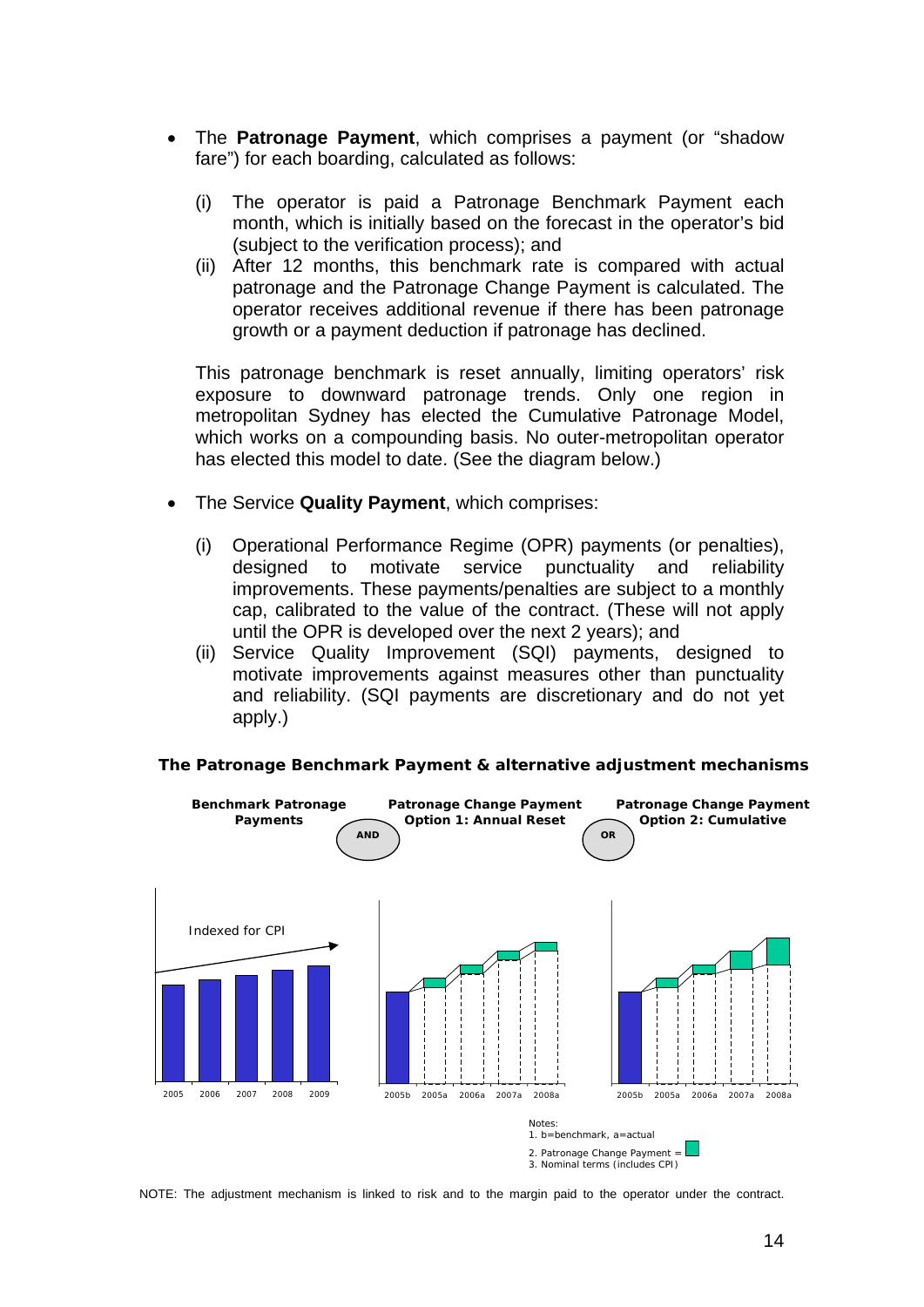# **Attachment 2: Metropolitan/outer-metropolitan service improvement initiatives 2005/06**

#### **2.1 Improved service planning**

#### *Integrated Networks in Sydney*

A key feature of the new bus contracts is the approach to service planning. Instead of the operator determining how to provide services in each of 87 separate contract areas, the Ministry and the industry are working in partnership to design and implement new, integrated bus networks for each of the new, consolidated 15 contract regions.

Based around the 43 strategic bus corridors in Sydney, recommended by the Unsworth Review to link key regional centres with fast, frequent and reliable bus services, this means that communities will have access to a modern bus service with integrated local and trunk services.

To date:

- An integrated network has been implemented in Region 10; and
- The integrated network plan for Region 13 has been finalised.

In Region 10, the new integrated network has improved links to the regional centres of Miranda, Bankstown and Hurstville. Suburbs such as Bonnet Bay, Como, Oyster Bay, Engadine, Yarrawarrah and Loftus now benefit from a direct service to Miranda which previously did not exist. New services also respond to developments in the area by providing connections to employment, education and health facilities.

Local centres such as Sylvania, Kareela, Jannali, Sutherland, Engadine, Menai and Padstow continue to receive services, and connections to rail services at Engadine, Sutherland, Jannali and Padstow – important for city commuters – are maintained.

Fast, frequent, direct services on the strategic bus corridors – Miranda to Hurstville, Miranda to Bankstown, and Miranda to Engadine – have also been developed.

Early results show a 14% increase in patronage after the introduction of the new network in Region 10. Patronage is expected to grow as passengers become aware of the improvements to the services.

For Region 13, eight separate and disconnected collections of bus routes have been integrated into a single, coherent and cohesive network for the region as a whole. The Region 13 integrated network is scheduled for implementation in late 2006.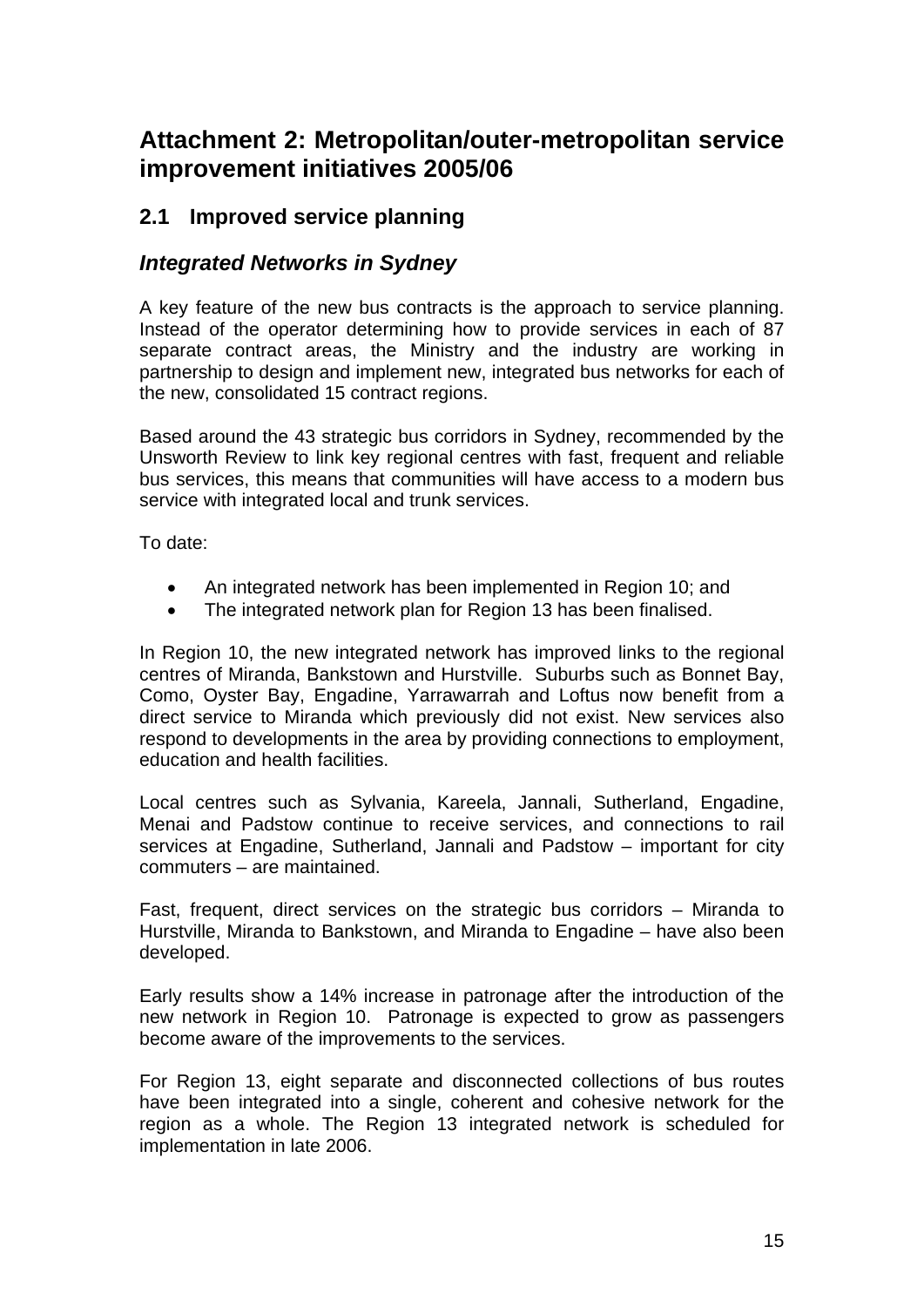Work is also currently progressing on integrated network plans involving:

- Region 1 (which is centred on the regional centres of Blacktown and Penrith and also includes the centres of St Marys and Mount Druitt); and
- Region 4 (which is centred on the regional centres of Blacktown, Parramatta and Castle Hill and includes the centres of Rouse Hill, Kellyville, Dural, Baulkham Hills and Seven Hills).

These regions will share operation of the North West Transitway which runs between Parramatta and Rouse Hill along the boundary between the two regions and is scheduled to commence operation early in 2007.

The timetable for the development and implementation of integrated networks for the remaining Sydney contract regions is in the process of being developed.

#### *Improved service planning in outer-metropolitan areas*

The Ministry's newly created Network Development team is in the process of establishing a program for the commencement of the process for developing and implementing improved services in outer-metropolitan areas.

#### *Bus Priority measures*

Supporting the introduction of the new integrated service networks, the Government has committed \$135 million over three years to improving bus priority on the 43 strategic bus corridors that will link key centres across Sydney – the 'backbones' of the new networks.

Both infrastructure (from "bus only" lanes to dedicated roadways) and technology solutions (such as traffic signal priority for late running buses) are being examined to target a 25 km/hour average speed on those corridors.

Traffic congestion and other factors like dwell time at stops impact on both the cost and reliability of the services. Where a bus takes increased time to get to its destination and back, not only are trip times increased but either the next service is delayed or an additional vehicle is required to meet timetabled frequencies.

Traffic signal priority for buses has also been introduced on the Hurstville to Miranda corridor (Strategic Corridor 24) and is being implemented on the Liverpool to Bankstown corridor (Strategic Corridor 33). For example, the recently completed \$1.4 million priority measure on Corridor 24 at the intersection of Port Hacking Road and the Princes Highway enables buses to bypass traffic queues, saving up to three red light phases. This has already resulted in a 5 minute reduction in travel times.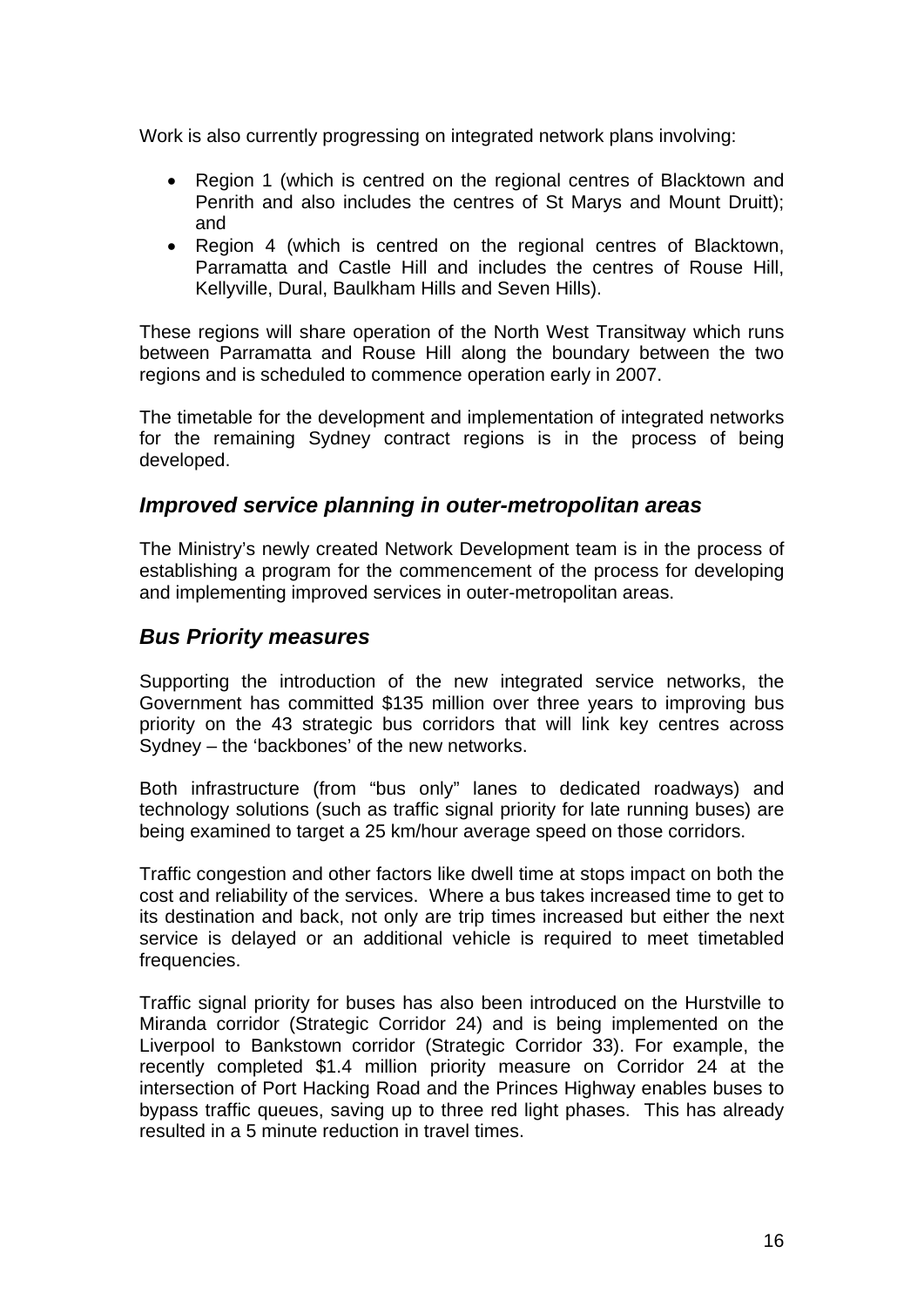As new integrated networks are developed and implemented over the next two years, bus priority measures will be rolled out across the remaining strategic corridors.

As the highest level of bus priority available, the Liverpool to Parramatta Transitway (LPT) also demonstrates the importance of bus priority measures in improving service reliability and overall attractiveness of the services to potential passengers.

Providing a direct service between Liverpool and Parramatta, the LPT has carried a total of 5 million passengers in its first 3 years of operation. In the last 12 months alone, it has seen patronage growth of more than 23% with 1.9 million people now making use of this service. It is estimated that this would take 23,000 car trips off the road each month.

#### *Community consultation*

A central requirement of the new contracting arrangements is that operators undertaker regular service reviews and consult with the community during that process. For MBSC operators, a network review must be undertaken every 12 months.

Operators must also undertake appropriate consultation (depending on the nature and extent of the proposed change), and ensure passengers are properly advised, before changing services. Ministry of Transport approval is required for all material changes.

#### **2.2 Fare reform**

#### *Fairer Fares – Metropolitan Sydney*

Private bus fares fell by a weighted average of over 5% from 4 January 2005 to 'harmonise' with the fares charged by Sydney Buses.

For the first time, all bus passengers in the Sydney metropolitan area were paying the same fare for the same distance travelled.

In addition, under the new contracts, consistent concession fare entitlements are now available across Government and private service providers for pensioners and other approved beneficiaries. This includes the availability of the Pensioner Excursion Ticket (PET) and extending half fare concessions so it is available to apprentices and trainees and to tertiary students over 30. Under the new arrangements, it may be used by tertiary students for discretionary travel (not just travel to or from classes).

As a result, it is estimated that concession travel on private buses in metropolitan Sydney increased by about 30% in 2005/06.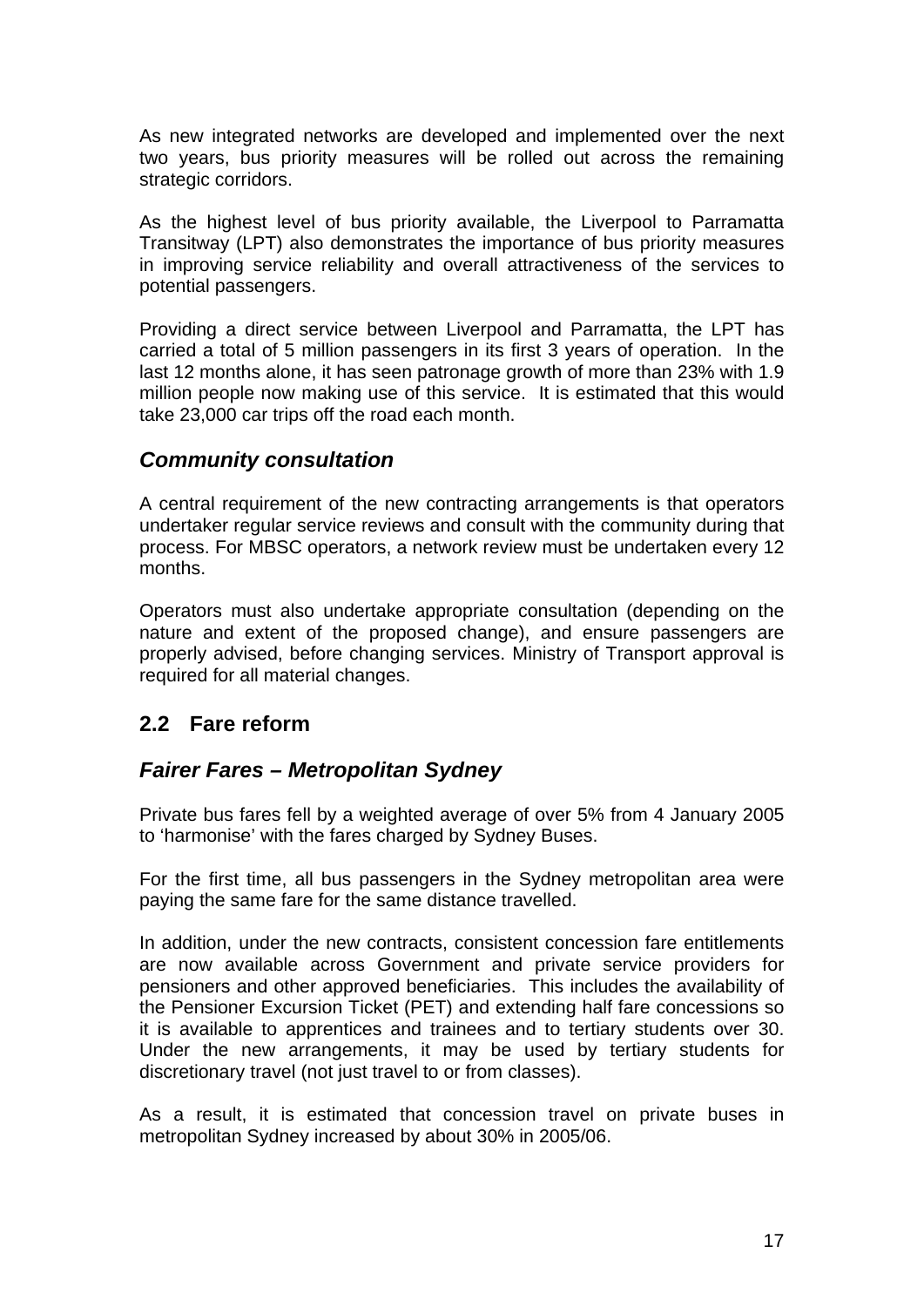#### *Fairer Fares – Outer-metropolitan areas*

In September 2005, the PET was introduced on outer-metropolitan bus services, meaning that pensioners and seniors now have access to all day travel for \$2.50 across the CityRail, bus and Government ferry services.

#### *School Tcard*

As the first stage in the Tcard project and to test its capabilities, SSTS Tcard was installed on buses in metropolitan Sydney and outer-metropolitan areas to record boardings and assist with the development of the Tcard system.

Verification processes are showing a high correlation between boardings recorded by the Tcard system and manual counts where business rules are properly followed. This is helping to inform the further development of the Tcard project.

#### **2.3 Passenger relations & information**

Central to the new, performance-based contracts are the Key Performance Indicators and reporting requirements that enable the Ministry to monitor how operators are performing against those KPIs.

#### *Business and other plans*

To ensure operators are focussed on achieving their performance requirements, and demonstrate how they will deliver against their KPIs, the new contracts require operators to develop, publish and comply with:

- A Passenger Relations Plan to improve the interaction between operator staff and their customers;
- An Accessible Transport Action Plan to provide strategies to remove access barriers for people with disabilities. This includes strategies for compliance with the requirements of the Commonwealth's Disability Standards for Accessible Public Transport (the Disability Standards);
- An Environmental Plan to develop a cleaner metropolitan bus fleet. This includes requirements to participate in the RTA's Clean Fleet vehicles maintenance program and train drivers in eco driving techniques; and
- A Revenue Protection Plan to ensure that Government's investment in services on behalf of taxpayers is protected.

These plans, for the most part, are still under development. Moving from the former arrangements to performance based contracts with measurable KPIs is a significant cultural shift for the industry and the Ministry has been working with operators and the BCA to help them meet these new requirements. When completed, however, they will be published on each operator's website.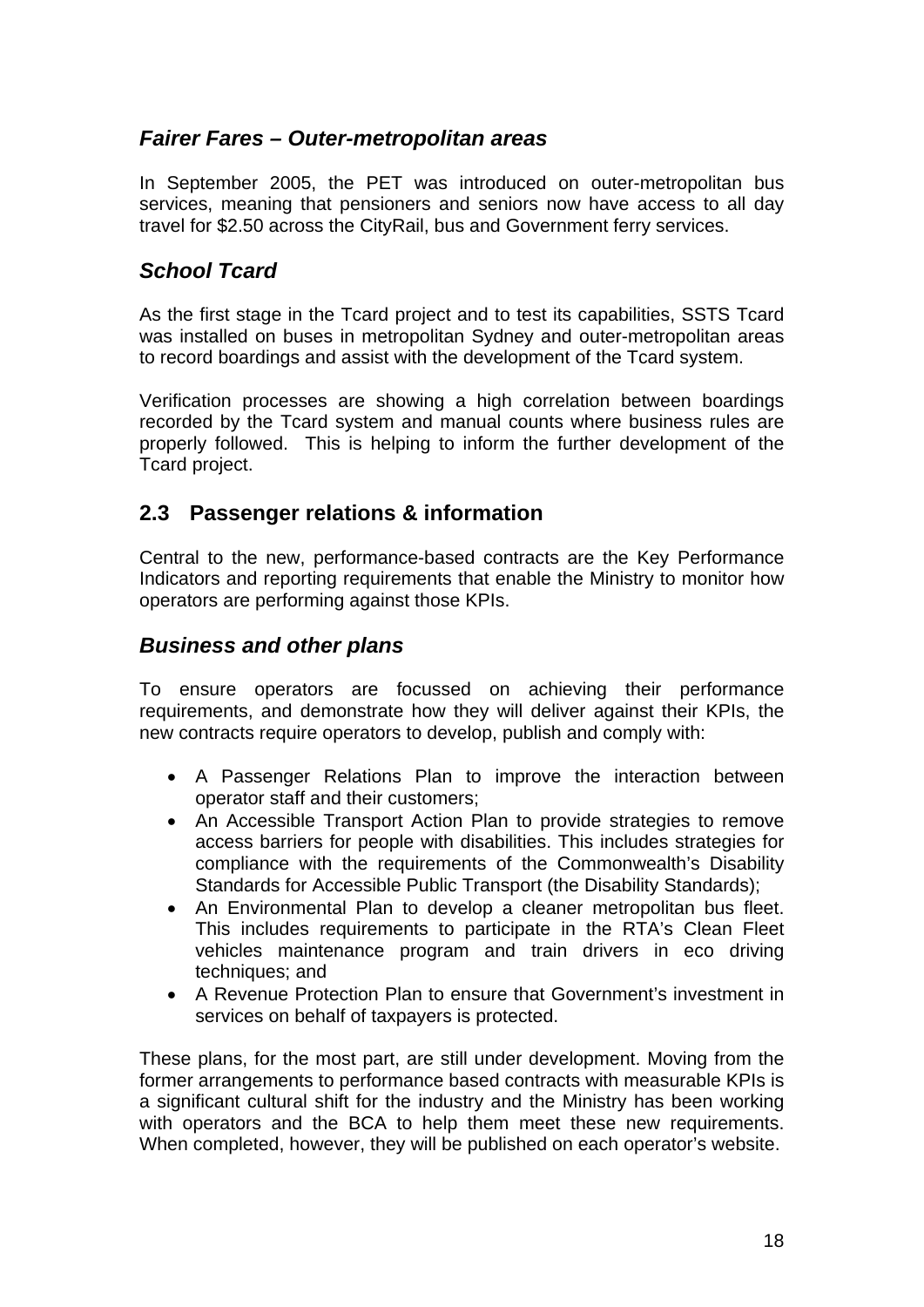#### *Centralised and consistent transport information*

Operators are now required to provide the Ministry and the 131 500 Transport Infoline with changes to timetables before they are implemented so there is a centralised point of reliable information about bus services across the network, allowing private bus users to access the full trip planning functionality.

The accuracy of this service is being further improved as new network plans are developed.

The new contracts also require operators to use a template for timetable information, so there is a consistent approach across all services. Timetables will use standardised formats and iconography and must also indicate the services on which there are low floor, accessible buses.

These templates are in the final stages of development and are expected to be introduced later in 2006. They will be phased in as existing stock is exhausted.

#### *Operational Performance*

Operators will be required to report to the community on their performance under the Operational Performance Regime (OPR).

The OPR measures the punctuality and reliability of services using the Bus Management and Priority System, which is linked to the bus priority technologies. It is currently being developed, in consultation with the industry, with a data collection phase based on operator inputs to establish performance benchmarks.

Operators will also be required to publish the results of any passenger satisfaction surveys undertaken by the Ministry as part of the regime for auditing performance under the new contracts.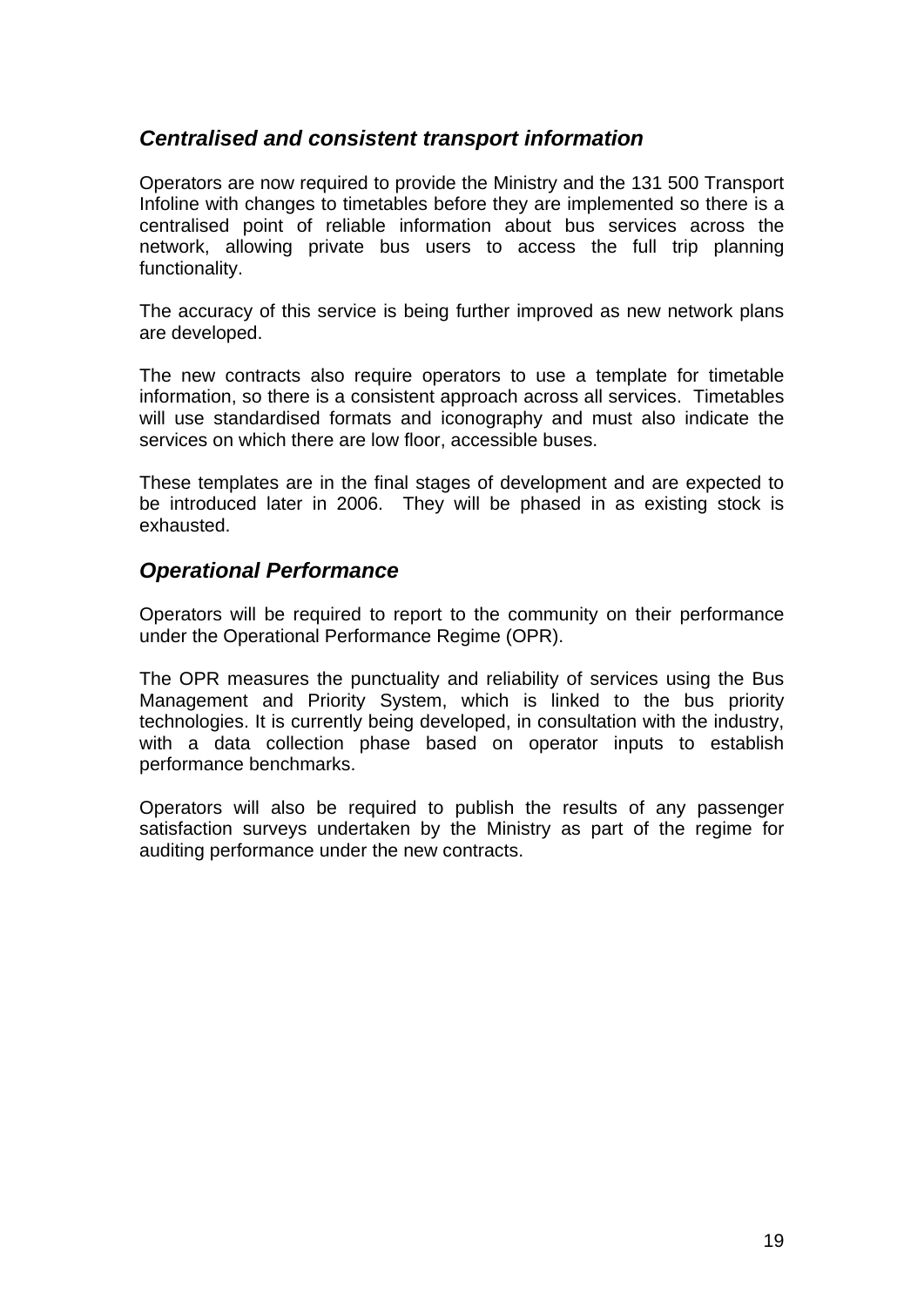# **Attachment 3: Performance of metropolitan bus services against key indicators**

Current indicators collected by the Ministry of Transport under new bus service contracts only include figures for metropolitan Sydney operators. Negotiations are still underway for contracts in the outer-metropolitan areas and it is anticipated that this process will be complete by the end of 2006.

As all metropolitan Sydney regions were not operating under the new MBSCs until October 2005, a useful comparison of indicators can only be made from November – the first full month of the operation of the new contracts. Accordingly, all tables and figures show figures for the nine month period November 2005 to June 2006.

#### **3.1 Patronage and farebox revenue**

Patronage data shows that over the first 8 months of the MBSC there has been an overall increase in patronage between the 4 months from November 2005 to February 2006 and the 4 months from March 2006 to June 2006. Some of this increase is explained by the seasonal patronage spike which generally happens in March when schools and universities return and commuters go back to work after the Christmas break (see Table 1).

Table 2 also shows an overall increase in farebox revenue between the 4 months from November 2005 to February 2006 and the 4 months from March 2006 to June 2006.

There is no available patronage or farebox data for 2004/05 against which these patronage trends can be assessed. While some data for 2003/04, collected as part of the financial survey process prior to the metropolitan Sydney contract negotiations, is available, it is also not able to provide a useful comparison for the 2005/06 figures.

This is because for 2003/04, the different operators each had different ticketing systems and different ways of treating passenger boardings. Sydney Buses and some private sector operators captured actual boardings each time periodicals like weekly tickets and the Pensioner Excursion Ticket were used. Others only captured initial boardings.

For the purposes of assessing patronage trends under the new contracts prior to the full roll out of Tcard, which will allow actual boardings to be captured across the entire network, both private bus operators and Sydney Buses are currently reporting on the basis of initial boardings only.

This means that the 2003/04 and the 2005/06 patronage data is not readily comparable.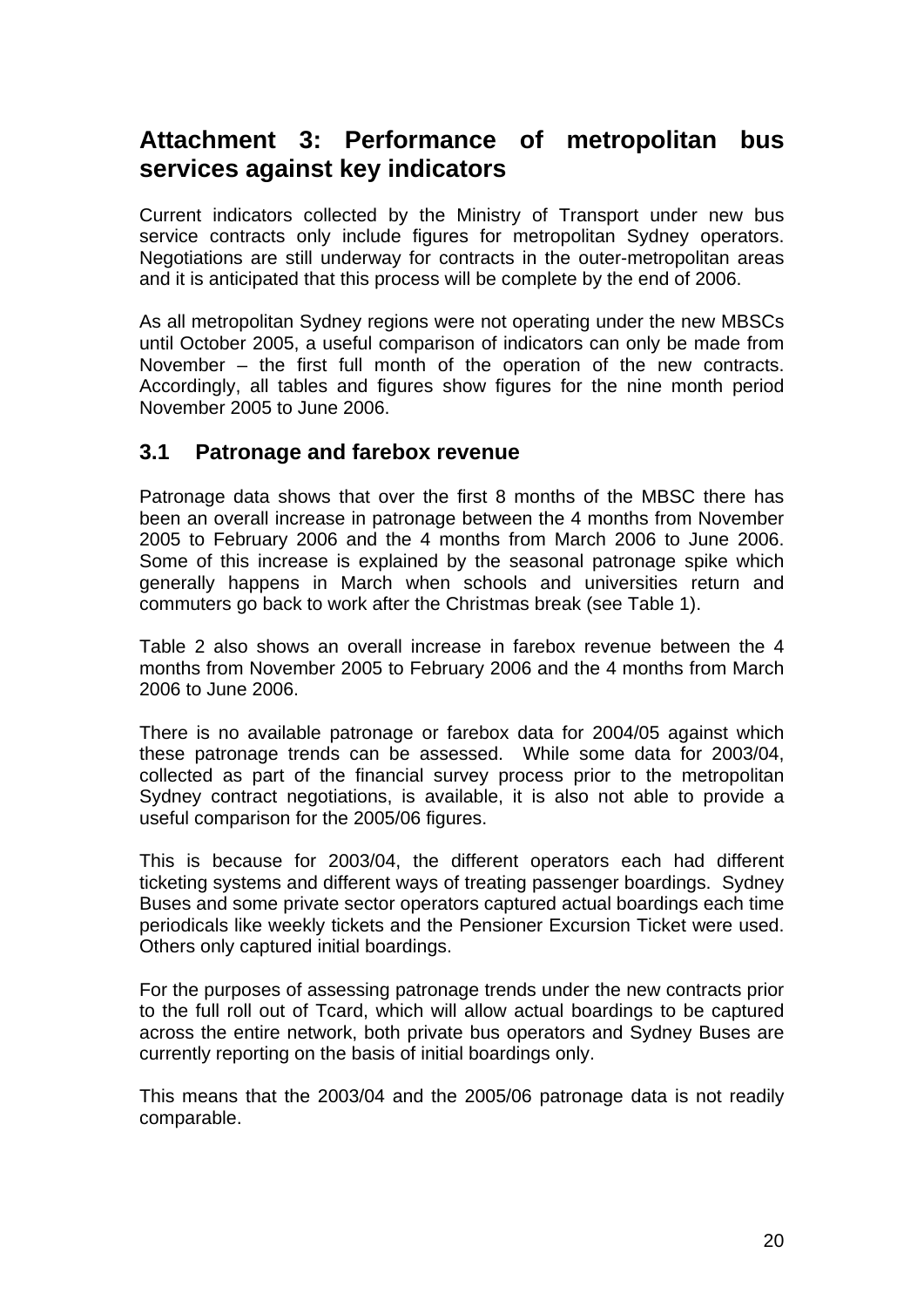However, an indicative comparison of farebox revenue derived over a nominal 8 month period in 2003/04 and farebox revenue reported for 2005/06 shows a 9% increase in total revenue. This is set out in Table 3.

With the introduction of the Government's Fairer Fares policy in 2004/05 under which an increase in fare revenue in Sydney Buses areas offset a decrease in fares in private bus areas – it was expected that there would be patronage increases but that farebox revenue overall would remain steady.

The expansion of the \$2.50 Pensioner Excursion Ticket to areas serviced by private sector operators, which happened at the same time, was also expected to increase patronage but cause a fall in overall revenues as concession travellers transferred to the cheaper ticket.

The increase in farebox revenue in real terms suggests an overall increase in patronage between 2003/04 and 2005/06. This conclusion is supported by reports from operators as follows:

- Region 10 (Southern Sydney, operated by Veolia) is reporting an 8.5% increase across the Region;
- Region 14 (Northern Sydney, operated by Forest Coachlines) is reporting an 8% increase across the Region and a 20% increase on City services;
- Region 4 (North West Sydney, operated by Hillsbus) is reporting a 22% increase on its M2 (North West – CBD) services;
- Regions 6, 7, 8 and 9 (Lower North Shore, Inner West and Eastern Sydney, operated by Sydney Buses) reported patronage on mature corridors such as Military Road, Epping Road, Crown Street and Lane Cove increased between 5.1% and 8.8%; and
- The Liverpool to Parramatta Transitway (operated by Western Sydney Buses) increased patronage by 23% in the last 12 months alone.

This is a significant result, given that private sector bus patronage has been in decline since 1990.

|                      | <b>Nov-05</b> | <b>Dec-05</b> | Jan-06     | Feb-06     | Ave Pax<br>$(4 \text{ mths})$ |
|----------------------|---------------|---------------|------------|------------|-------------------------------|
| <b>Total Private</b> | 2,958,357     | 2,775,556     | 2,498,145  | 2,733,180  | 2,741,310                     |
| <b>Total STA</b>     | 8.443.294     | 8,174,952     | 7,917,466  | 7,945,784  | 8,120,374                     |
| <b>All Operators</b> | 1.401.651     | 10,950,508    | 10,415,611 | 10,678,964 | 10,861,684                    |

**Table 1: Patronage trends over the first 8 months of the MBSC** 

|                      | Mar-06     | Apr-06     | $May-06$   | Jun-06     | Ave Pax<br>$(4 \text{ mths})$ | Ave Pax<br>Change % |
|----------------------|------------|------------|------------|------------|-------------------------------|---------------------|
| <b>Total Private</b> | 3,325,102  | 2,632,396  | 3,166,925  | 2,783,805  | 2,977,057                     | 8.60%               |
| <b>Total STA</b>     | 9.381.649  | 7.808.227  | 8.788.493  | 7.883.487  | 8.465.464                     | 4.25%               |
| <b>All Operators</b> | 12.706.751 | 10,440,623 | 11.955.418 | 10,667,292 | 11.442.521                    | 5.35%               |

NOTE: Counts initial boardings only, excludes free travel under the SSTS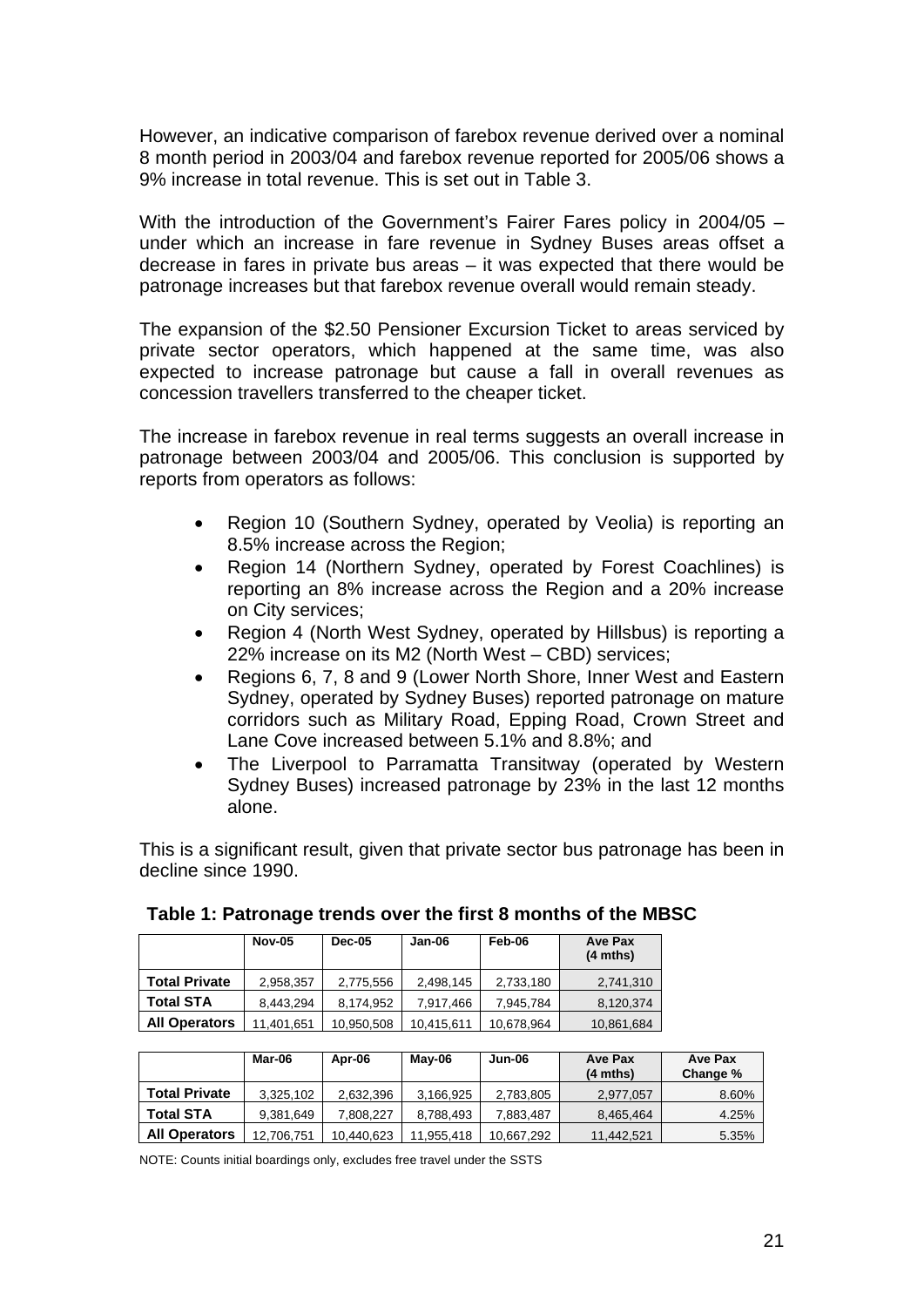|                      | <b>Nov-05</b> | <b>Dec-05</b> | Jan-06     | Feb-06     | Ave.<br>Revenue |
|----------------------|---------------|---------------|------------|------------|-----------------|
| <b>Total Private</b> | 4,922,055     | 4,427,470     | 4,247,313  | 4,646,266  | 4,560,776       |
| <b>Total STA</b>     | 17,938,405    | 20.638.292    | 16,723,925 | 16.796.483 | 18,024,276      |
| <b>All Operators</b> | 22,860,460    | 25,065,762    | 20.971.238 | 21.442.749 | 22,585,052      |

**Table 2: Farebox trends over the first 8 months of the MBSC** 

|                      | Mar-06     | Apr-06     | Mav-06     | Jun-06     | Ave.<br>Revenue | Average<br>change % |
|----------------------|------------|------------|------------|------------|-----------------|---------------------|
| <b>Total Private</b> | 5,486,438  | 4,218,764  | 5,301,262  | 5,077,953  | 5,021,104       | 10.09%              |
| <b>Total STA</b>     | 19,590,074 | 16,553,233 | 19,373,947 | 17,760,538 | 18.319.448      | 1.64%               |
| <b>All Operators</b> | 25,076,512 | 20,771,997 | 24,675,209 | 22,838,490 | 23,340,552      | 3.35%               |

**Table 3: Farebox revenue changes between 2003/04 & 2005/06** 

| <b>Total Farebox</b><br><b>Revenues:</b> | 12 months<br>2003/04* | <b>Nominal</b><br>8 months<br>(2003/04) | 8 months<br><b>MBSC</b> |             | %     |
|------------------------------------------|-----------------------|-----------------------------------------|-------------------------|-------------|-------|
| 2003/04 & 2005/06                        | 252.496.274           | 168.330.849                             | 183.702.417             | +15.371.568 | $+9%$ |

\* Source: INDEC 3 financial survey of metropolitan Sydney operators. Excludes free travel under the SSTS

# **3.2 Bus kilometres**

Comparing the first four months of the operation of the MBSC with the next, bus kilometres travelled also increased over the eight month period to 30 June 2006.

For private operators in metropolitan Sydney, the average rise in bus kilometres was 3.52%, which is likely to be attributable to increased services to meet demand on key corridors like the M2.

Comparing bus kilometres between 2003/04 and 2005/06 there has been a slight decrease, which is expected with network efficiency improvements offsetting service increase on key corridors (see Table 5).

|                      | <b>Nov-05</b> | <b>Dec-05</b> | Jan-06    | Feb-06    | Ave. KM<br>$(4 \text{ mths})$ |             |
|----------------------|---------------|---------------|-----------|-----------|-------------------------------|-------------|
| <b>Total Private</b> | 3,626,330     | 3.364.014     | 3,454,128 | 3,328,592 | 3.443.266                     |             |
| <b>Total STA</b>     | 4,930,094     | 4,794,163     | 4,720,157 | 4,534,576 | 4,744,748                     |             |
| <b>All Operators</b> | 8,556,424     | 8,158,177     | 8,174,285 | 7,863,168 | 8,188,014                     |             |
|                      |               |               |           |           |                               |             |
|                      | Mar-06        | Apr-06        | May-06    | Jun-06    | Ave. KM                       | Ave. Change |
|                      |               |               |           |           | $(4 \text{ mths})$            | ℅           |
| <b>Total Private</b> | 3,780,022     | 3,113,071     | 3,802,002 | 3,563,394 | 3,564,622                     | 3.52%       |
| <b>Total STA</b>     | 5,112,175     | 4,416,333     | 5,093,873 | 4,457,162 | 4,769,886                     | 0.53%       |

**Table 4: Bus Km trends over the first 8 months of the MBSC**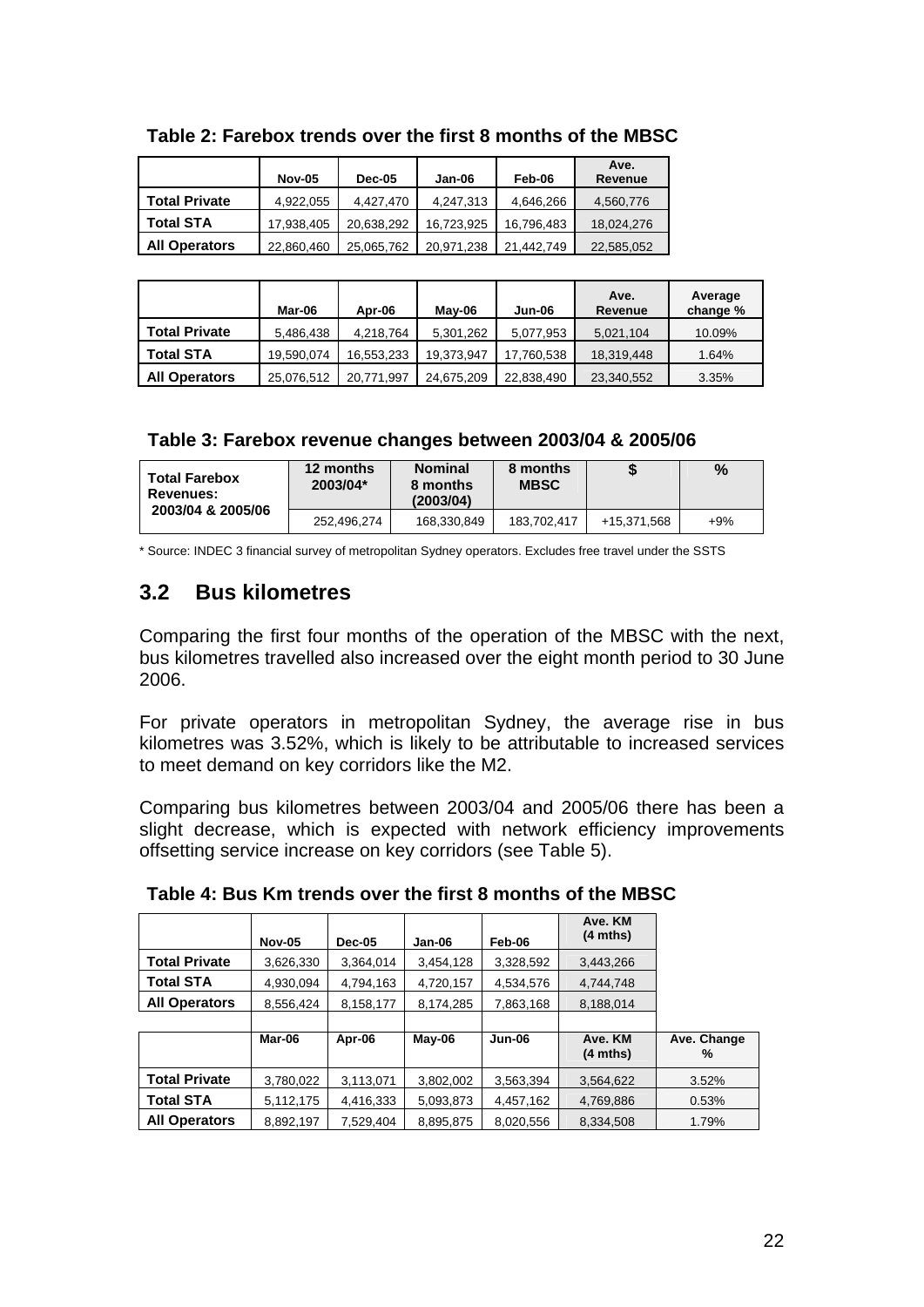| <b>Total Bus Kilometres</b><br>(including dead running,<br>excluding SSTS<br>services) | 12 months<br>2003/04* | <b>Nominal</b><br>8 months<br>(2003/04) | 8 months<br><b>MBSC</b> |           | %       |
|----------------------------------------------------------------------------------------|-----------------------|-----------------------------------------|-------------------------|-----------|---------|
|                                                                                        | 100,595,136           | 67.063.424                              | 66,090,086              | - 973.338 | $-1.4%$ |

#### **Table 5: Changes in Bus Kilometres between 2003/04 and 2005/06**

\*Source: Indec 3 financial survey of metropolitan Sydney operators.

#### **3.3 Fleet upgrades**

#### *Improvements to vehicles and the fleet*

The new contract specifies, as a base minimum, that all new buses be airconditioned and accessible, meaning a considerable improvement to the quality of the services being delivered to passengers. These buses:

- make it easier for mobility impaired passengers to board and alight, as well as move into the bus to a seat;
- are capable of accommodating wheelchairs with special boarding ramps;
- make it easier for passengers with young children and strollers; and
- improve passenger comfort.

International research indicates that low floor buses have loading rates of between 15% and 25% faster than conventional buses, with a State Transit study of selected Sydney CBD stops showing a 10% improvement in boarding times. Upgrading the fleet to low floor, accessible buses should, therefore, have a flow on effect to trip times and service reliability.

As set out in Table 6 below, there were some 1,360 vehicles in the private sector fleet at the commencement of the new contracts.

Over the 7 year term of the MBSC, private bus operators are forecasting to replace approximately 480 buses or 35% of their vehicles. In addition, private operators are committed to refurbishing 560 existing buses (41% of total private metro fleet) over the next 7 years. These refurbishments cover interior, exterior and mechanical upgrades, improving passenger amenity.

In the same timeframe, Sydney Buses is scheduled to refurbish 565 (34%) of their existing 1,674 buses and replace 674 (40%).

In the period from the commencement of the new contracts to 30 June 2005, 131 refurbishments were carried out in accordance with the requirements of the contracts and a further 245 are scheduled for the period 1 July 2006 to 30 December 2007.

To date, some 179 vehicles have been purchased to replace vehicles scheduled to retire and a further 215 are forecast to be replaced in the period from 1 July 2006 to 30 June 2007 as part of the planned fleet replacement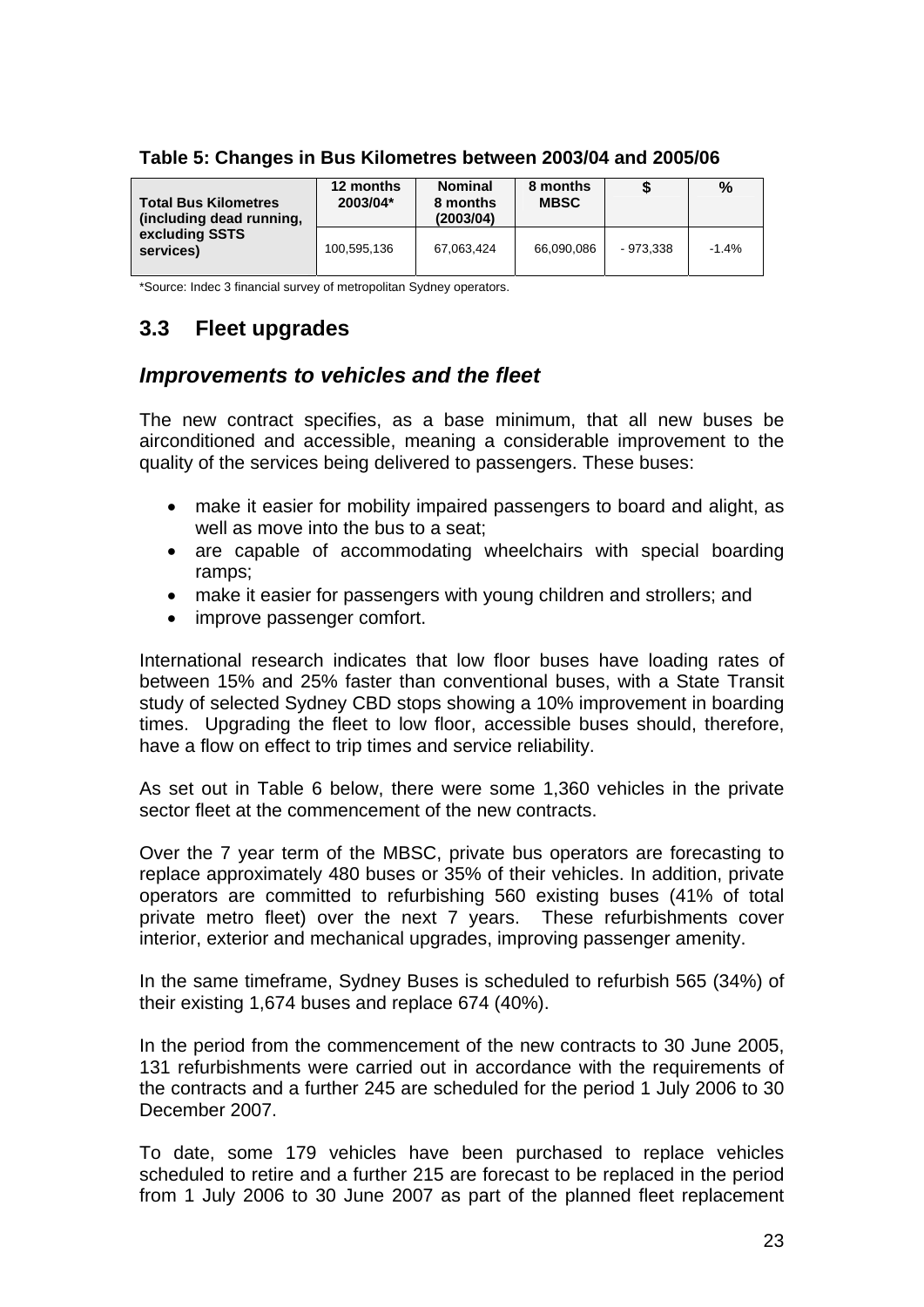schedule. With approved additions to the fleet to date period to accommodate growth, more than 50% of the fleet will be airconditioned and accessible by the end of 2007.

Prior to the new contracts – which commenced between January 2005 and October 2005 – only 16% of the private bus fleet complied with the requirements of the Disability Standards.

Finally, under the new contracts, a maximum age of 25 years has been introduced and is being phased in over the 7 year term of the contract. The average fleet age requirement of 12 years is being retained to ensure that fleet replacement is maintained on a regular basis.

**Table 6: Bus refurbishment and replacement schedule – MBSC** 

| Operator   | <b>Existing</b><br>Fleet:<br>Contract<br><b>Start</b> | <b>Existing</b><br>Fleet:<br><b>DDA</b><br>Compliant | <b>Buses</b><br>Replaced<br>by Dec<br>07 | <b>Buses</b><br>Replaced<br>in 05/06 | <b>Buses</b><br>Replaced<br>in 06/07 | <b>Buses</b><br>Replaced<br>over 7<br>years | <b>Bus</b><br><b>Refurbs</b><br>by Dec<br>07 | <b>Bus</b><br><b>Refurbs</b><br>in 05/06 | <b>Bus</b><br><b>Refurbs</b><br>in 06/07 | <b>Bus</b><br><b>Refurbs</b><br>over 7<br>years |
|------------|-------------------------------------------------------|------------------------------------------------------|------------------------------------------|--------------------------------------|--------------------------------------|---------------------------------------------|----------------------------------------------|------------------------------------------|------------------------------------------|-------------------------------------------------|
| All        | 2.984                                                 | 845                                                  | 462                                      | 179                                  | 215                                  | 1.082                                       | 376                                          | 131                                      | 157                                      | 1,069                                           |
| <b>STA</b> | 1.674                                                 | 624                                                  | 243                                      | 113                                  | 90                                   | 607                                         | 212                                          | 84                                       | 84                                       | 565                                             |
| Private    | 1.310                                                 | 221                                                  | 219                                      | 66                                   | 125                                  | 475                                         | 164                                          | 47                                       | 73                                       | 504                                             |

**Table 7: Scheduled DDA compliance – MBSC fleet** 

| <b>Operator</b> | <b>Existing</b><br>Fleet:<br><b>Contract</b><br><b>Start</b> | <b>No Buses</b><br><b>DDA</b><br><b>Compliant</b><br>at start | $%$ DDA<br><b>Compliant</b><br>at Contract<br><b>Start</b> | <b>Buses</b><br>replaced by<br><b>Dec 07</b> | <b>No Buses</b><br><b>DDA</b><br><b>Compliant</b><br>at Dec 07 | % DDA<br><b>Compliant</b><br>at Dec 07 |
|-----------------|--------------------------------------------------------------|---------------------------------------------------------------|------------------------------------------------------------|----------------------------------------------|----------------------------------------------------------------|----------------------------------------|
| <b>Private</b>  | 1.310                                                        | 221                                                           | 17%                                                        | 219                                          | 440                                                            | 33%                                    |
| <b>STA</b>      | 1.674                                                        | 624                                                           | 37%                                                        | 243                                          | 867                                                            | 51%                                    |
| All             | 2.984                                                        | 845                                                           | 29%                                                        | 462                                          | 1.307                                                          | 44%                                    |

Source for tables 6 & 7: Metropolitan Bus Service Contract Financial Templates – SAHA International.

#### **3.4 Customer Feedback and Complaints**

Under the new contracts, operators are obliged to participate in the Integrated Transport Information System (ie: the 131 500 Transport Infoline) for customer feedback and complaints handling.

Currently, Sydney Buses uses 131 500 for complaints registration and handling, while private sector operators are continuing to use their own systems as well as 131 500. This means that complaints about private bus services are not yet completely transparent to the Ministry, including measures such as response times.

A common system is currently being developed and all operators will be required to use it.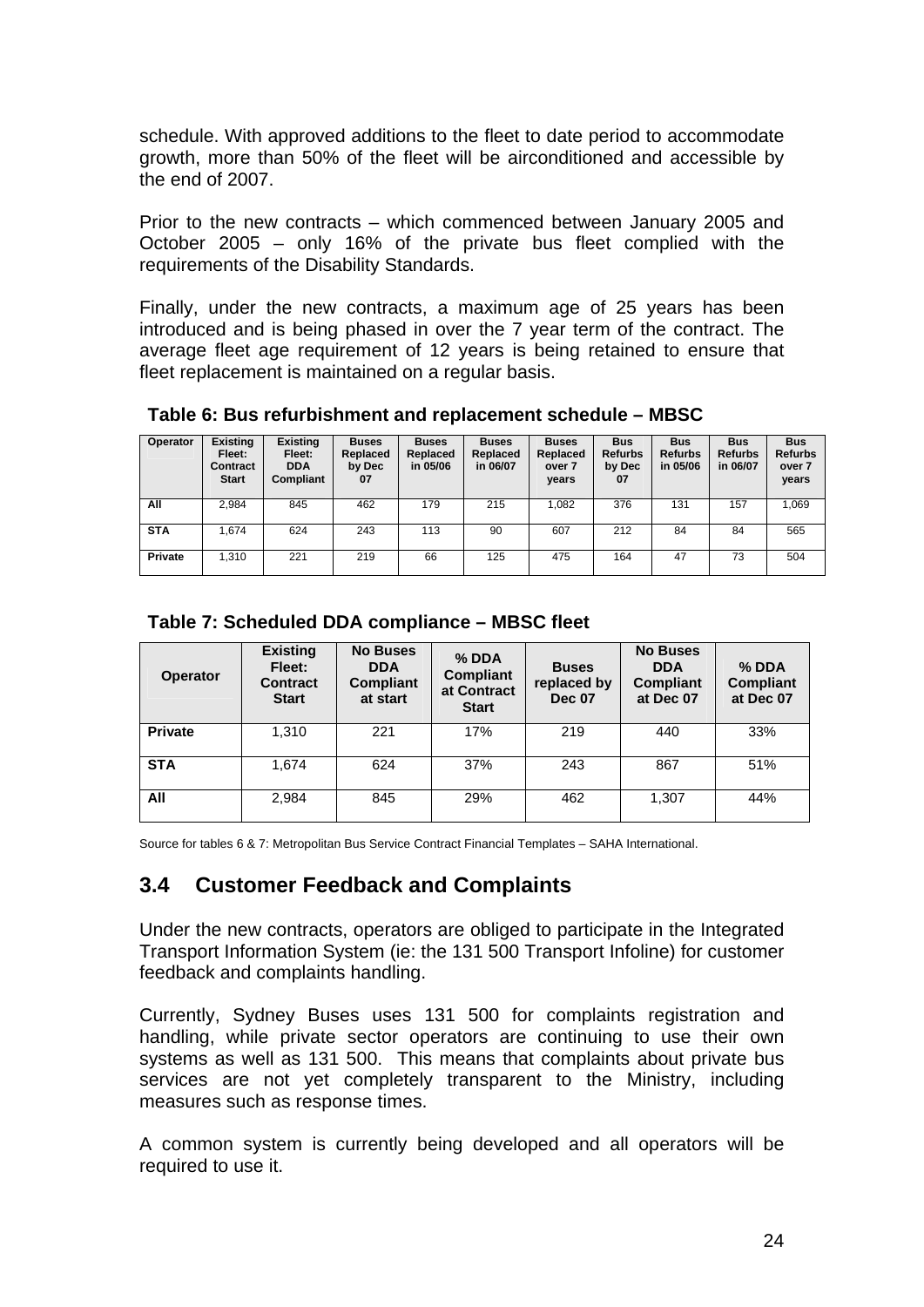Feedback data received through 131 500 and private bus operators' systems to date shows the following were the main areas of customer complaints:

- The bus was late (7,044 complaints or 24.8%);
- The driver missed a stop (4,165 complaints or 14.7%)
- The driver was rude (3,573 complaints or 12.6%); and
- Dangerous driving (2,972 complaints or 10.4%).

Full results are set out in Table 8 below. A year-on-year trend analysis will be possible in the subsequent years of the MBSCs.

| Feedback type                 | Jul<br>05      | Aug<br>05 | <b>Sep</b><br>05 | Oct<br>05 | Nov<br>05      | <b>Dec</b><br>05 | Jan<br>06      | Feb<br>06    | Mar<br>06      | Apr<br>06    | May<br>06    | Jun<br>06   | <b>Overall</b><br><b>Result</b> |
|-------------------------------|----------------|-----------|------------------|-----------|----------------|------------------|----------------|--------------|----------------|--------------|--------------|-------------|---------------------------------|
| Compliment                    | 94             | 107       | 116              | 97        | 116            | 92               | 92             | 102          | 136            | 104          | 128          | 142         | 1326                            |
| Staff/Driver Rude             | 251            | 314       | 269              | 270       | 330            | 262              | 227            | 388          | 399            | 247          | 345          | 271         | 3573                            |
| Staff/Driver Unhelpful        | 11             | 28        | 14               | 12        | 18             | 21               | 17             | 22           | 22             | 11           | 25           | 24          | 225                             |
| Dangerous Driving             | 205            | 275       | 275              | 286       | 284            | 247              | 179            | 172          | 349            | 193          | 291          | 216         | 2972                            |
| Felt Unsafe                   | 47             | 68        | 57               | 36        | 63             | 52               | 28             | 52           | 62             | 45           | 50           | 53          | 613                             |
| <b>Ticket Dispute</b>         | 72             | 85        | 60               | 68        | 63             | 62               | 83             | 102          | 83             | 69           | 85           | 75          | 907                             |
| <b>Bus Early</b>              | 112            | 120       | 127              | 118       | 126            | 95               | 129            | 111          | 123            | 131          | 134          | 112         | 1438                            |
| <b>Bus Late</b>               | 478            | 636       | 513              | 457       | 574            | 547              | 317            | 756          | 1023           | 532          | 671          | 540         | 7044                            |
| <b>Missed Stop</b>            | 324            | 339       | 305              | 344       | 301            | 285              | 279            | 475          | 446            | 333          | 389          | 345         | 4165                            |
| Overcrowded                   | 17             | 23        | 26               | 39        | 32             | 36               | 25             | 114          | 123            | 45           | 49           | 42          | 571                             |
| <b>Running Wrong Route</b>    | 32             | 62        | 34               | 48        | 50             | 47               | 26             | 62           | 74             | 39           | 49           | 49          | 572                             |
| <b>Bus Dirty</b>              | 13             | 9         | 13               | 9         | 11             | 40               | 8              | 6            | 6              | 9            | 13           | 11          | 148                             |
| No Seats                      | $\overline{7}$ | 24        | 5                | 9         | 9              | 3                | $\overline{c}$ | 33           | 28             | 6            | 26           | 18          | 170                             |
| Noisy/Unruly Students         | 16             | 36        | 18               | 25        | 20             | 10               | 17             | 28           | 31             | 9            | 29           | 17          | 256                             |
| Bags                          | $\mathbf{0}$   | 3         | 0                | 0         | $\overline{2}$ | $\mathbf 0$      | 0              | $\mathbf 0$  | $\overline{2}$ | 1            | $\mathbf{1}$ | 0           | 9                               |
| <b>Bus Shelter Inadequate</b> | 15             | 76        | 34               | 20        | 39             | 33               | 32             | 45           | 34             | 16           | 21           | 19          | 384                             |
| Shelter No Seating            | $\mathbf 0$    | $\Omega$  | 0                | 2         | $\mathbf 0$    | $\mathbf 0$      | $\mathbf{1}$   | $\mathbf 0$  | $\mathbf{1}$   | $\mathbf 0$  | $\mathbf 0$  | $\mathbf 0$ | 4                               |
| Shelter Not Provided          | $\Omega$       | $\Omega$  | $\mathbf{1}$     | $\Omega$  | $\mathbf{1}$   | $\mathbf{1}$     | $\Omega$       | $\mathbf{1}$ | $\Omega$       | $\mathbf{1}$ | $\Omega$     | $\mathbf 0$ | 5                               |
| Timetable                     | 107            | 147       | 114              | 186       | 194            | 137              | 124            | 231          | 289            | 131          | 184          | 157         | 2001                            |
| Other                         | 92             | 104       | 146              | 124       | 154            | 164              | 144            | 229          | 234            | 158          | 211          | 179         | 1939                            |
| <b>Total Feedback</b>         | 1893           | 2456      | 2127             | 2150      | 2387           | 2134             | 1730           | 2929         | 3465           | 2080         | 2701         | 2270        | 28322                           |

**Table 8: Customer feedback – 131 500 and self reported** 

#### **3.5 Performance against Key Indicators: Summary**

The following Tables 9 - 11 summarise average monthly results for the period from October 2005 to June 2006 against Key Performance Indicators. This data will provide the benchmark for assessment of future performance.

The following assumptions apply to the data:

- The "Average" figure is calculated across a full 12 months.
- Figures exclude GST.
- \* Denotes some data is based on self reporting.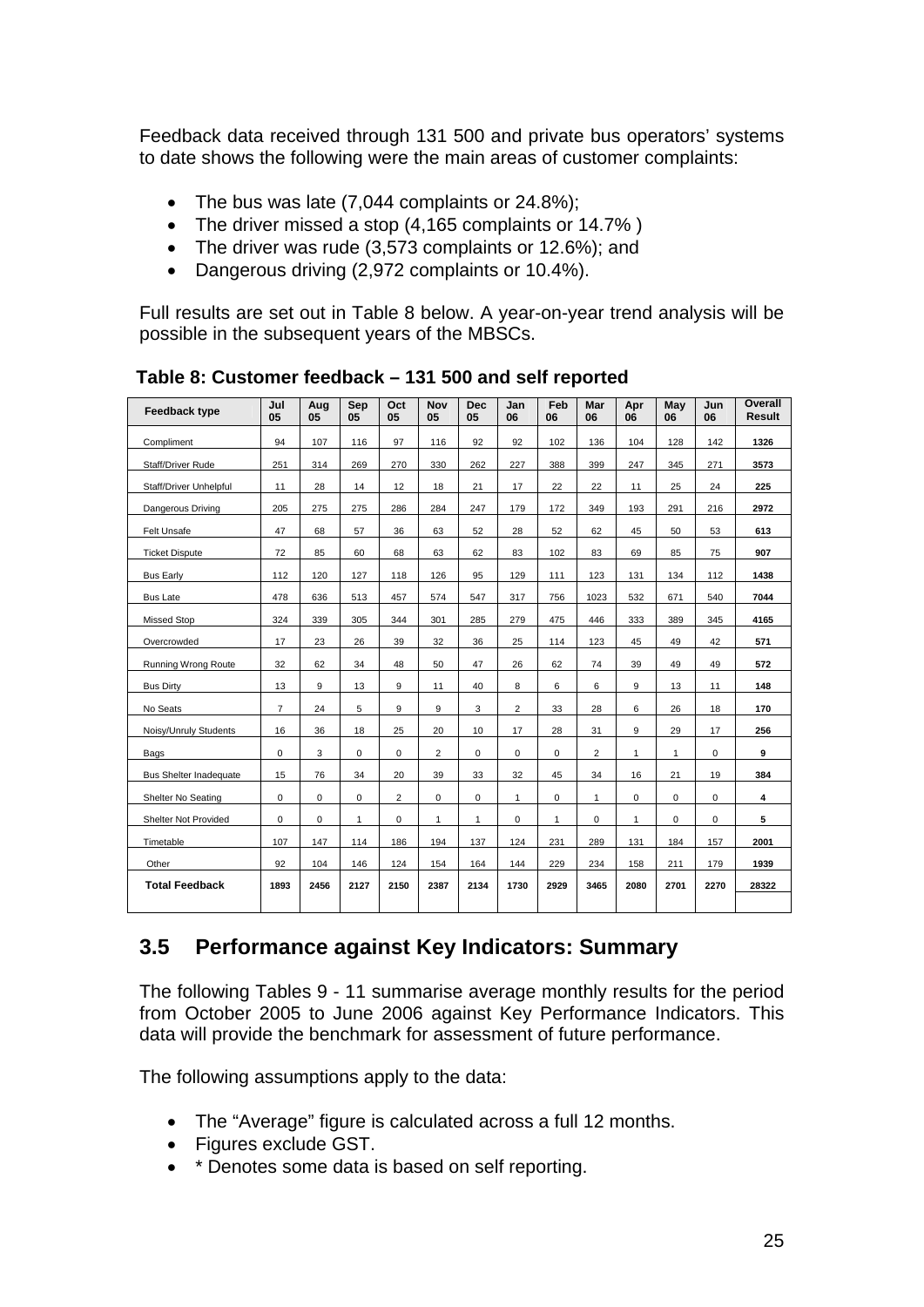# **Table 9: All Operators**

| <b>KPI</b>                  | <b>Oct-05</b> | <b>Nov-05</b> | <b>Dec-05</b> | Jan-06  | Feb-06  |
|-----------------------------|---------------|---------------|---------------|---------|---------|
| Revenue per klm             | \$2.63        | \$2.67        | \$3.07        | \$2.57  | \$2.73  |
| Pax per klm                 | 1.34          | 1.33          | 1.34          | 1.27    | 1.36    |
| Revenue per pax             | \$1.97        | \$2.01        | \$2.29        | \$2.01  | \$2.01  |
| Revenue per trip            | \$36.71       | \$35.94       | \$41.00       | \$34.10 | \$36.10 |
| *On time running            | 99.80%        | 99.70%        | 99.70%        | 99.80%  | 99.60%  |
| *% trips cancelled/missed   | 0.04%         | 0.06%         | 0.02%         | 0.05%   | 0.04%   |
| *Complaints per 100,000 Pax | 21.24         | 21.74         | 20.62         | 17.16   | 29.92   |

| <b>KPI</b>                  | Mar-06  | Apr-06  | $May-06$ | <b>Jun-06</b> | <b>AVERAGE</b> |
|-----------------------------|---------|---------|----------|---------------|----------------|
| Revenue per klm             | \$2.82  | \$2.76  | \$2.77   | \$2.85        | \$2.82         |
| Pax per klm                 | 1.43    | 1.39    | 1.34     | 1.33          | 1.34           |
| Revenue per pax             | \$1.97  | \$1.99  | \$2.06   | \$2.14        | \$2.13         |
| Revenue per trip            | \$37.79 | \$36.54 | \$37.24  | \$37.97       | \$39.02        |
| *On time running            | 99.60%  | 99.70%  | 99.60%   | 99.70%        | 99.70%         |
| *% trips cancelled/missed   | 0.06%   | 0.03%   | 0.03%    | 0.04%         | 0.05%          |
| *Complaints per 100,000 Pax | 28.9    | 20.89   | 24.43    | 23.3          | 23.88          |

# **Table 10: Sydney Buses only**

| <b>KPI</b>                 | <b>Oct-05</b> | <b>Nov-05</b> | <b>Dec-05</b> | Jan-06  | Feb-06  |
|----------------------------|---------------|---------------|---------------|---------|---------|
| Revenue per klm            | \$3.50        | \$3.64        | \$4.30        | \$3.54  | \$3.70  |
| Pax per klm                | 1.71          | 1.71          | 1.71          | 1.68    | 1.75    |
| Revenue per pax            | \$2.05        | \$2.12        | \$2.52        | \$2.11  | \$2.11  |
| Revenue per trip           | \$44.18       | \$45.78       | \$54.72       | \$45.02 | \$46.93 |
| *On time running           | 99.84%        | 99.75%        | 99.72%        | 99.81%  | 99.68%  |
| *% trips cancelled/missed  | 0.05%         | 0.08%         | 0.02%         | 0.04%   | 0.05%   |
| Complaints per 100,000 Pax | 22.6          | 23.25         | 22.9          | 18.92   | 32.37   |

| <b>KPI</b>                 | Mar-06  | Apr-06  | $May-06$ | Jun-06  | <b>AVERAGE</b> |
|----------------------------|---------|---------|----------|---------|----------------|
| Revenue per klm            | \$3.83  | \$3.75  | \$3.80   | \$3.98  | \$3.78         |
| Pax per klm                | 1.84    | 1.77    | 1.73     | 1.77    | 1.7            |
| Revenue per pax            | \$2.09  | \$2.12  | \$2.20   | \$2.25  | \$2.23         |
| Revenue per trip           | \$48.28 | \$47.84 | \$48.03  | \$49.57 | \$49.59        |
| *On time running           | 99.67%  | 99.80%  | 99.80%   | 99.79%  | 99.77%         |
| *% trips cancelled/missed  | 0.09%   | 0.04%   | 0.05%    | 0.06%   | 0.06%          |
| Complaints per 100,000 Pax | 32.36   | 23      | 25.86    | 24.95   | 25.8           |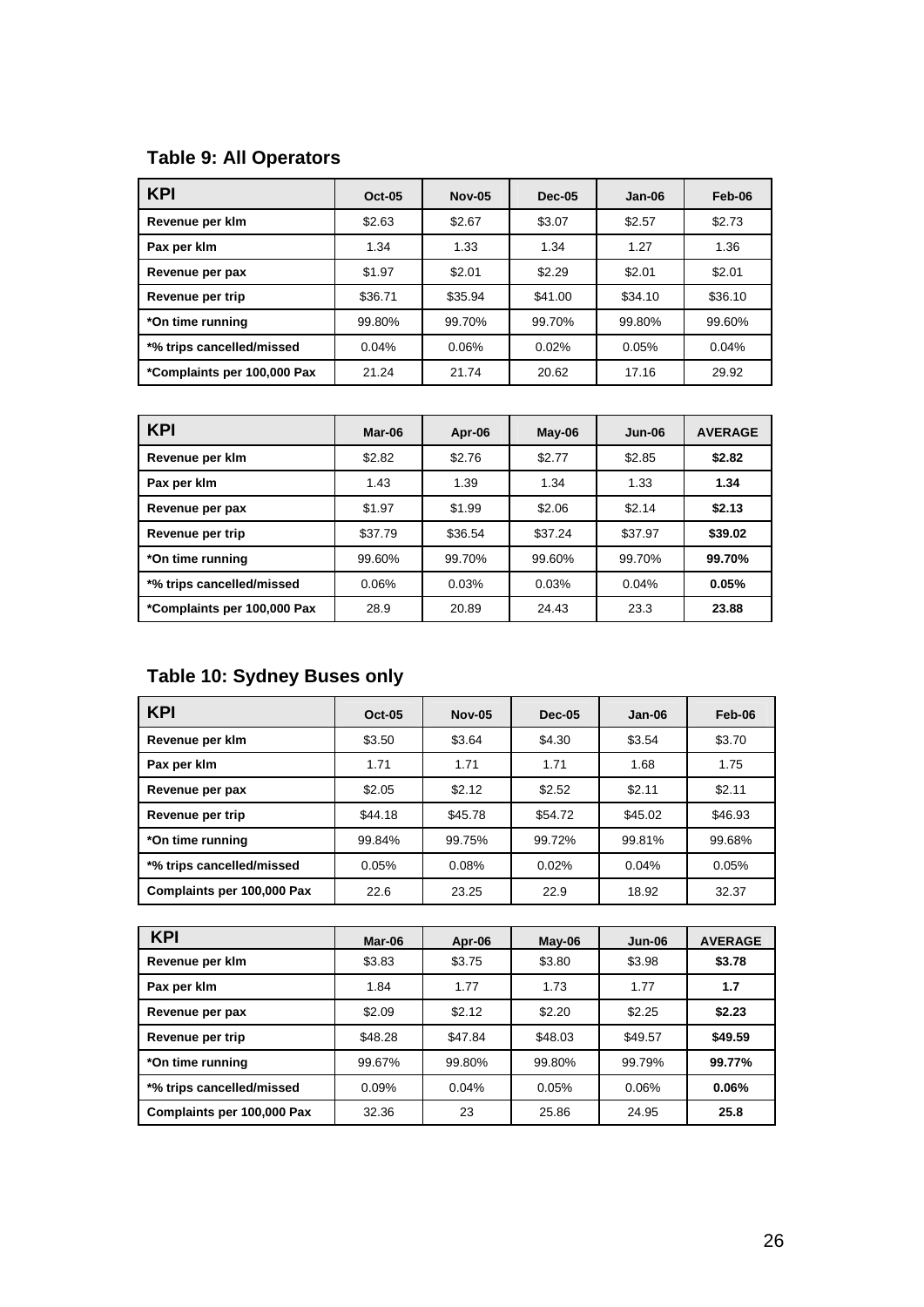# **Table 11: Private Buses only**

| <b>KPI</b>                  | $Oct-05$ | <b>Nov-05</b> | <b>Dec-05</b> | Jan-06  | Feb-06  |
|-----------------------------|----------|---------------|---------------|---------|---------|
| Revenue per klm             | \$1.32   | \$1.36        | \$1.32        | \$1.23  | \$1.40  |
| Pax per klm                 | 0.79     | 0.82          | 0.83          | 0.72    | 0.82    |
| Revenue per pax             | \$1.68   | \$1.66        | \$1.60        | \$1.70  | \$1.70  |
| Revenue per trip            | \$22.00  | \$20.15       | \$18.90       | \$17.44 | \$19.69 |
| *On time running            | 99.60%   | 99.54%        | 99.66%        | 99.86%  | 99.54%  |
| *% trips cancelled/missed   | 0.01%    | 0.04%         | 0.01%         | 0.06%   | 0.01%   |
| *Complaints per 100,000 Pax | 16.86    | 17.44         | 13.91         | 11.57   | 22.79   |

| <b>KPI</b>                  | Mar-06  | Apr-06  | $May-06$ | Jun-06  | <b>AVERAGE</b> |
|-----------------------------|---------|---------|----------|---------|----------------|
| Revenue per klm             | \$1.45  | \$1.36  | \$1.39   | \$1.43  | \$1.36         |
| Pax per klm                 | 0.88    | 0.85    | 0.83     | 0.78    | 0.8            |
| Revenue per pax             | \$1.65  | \$1.60  | \$1.67   | \$1.82  | \$1.69         |
| Revenue per trip            | \$21.29 | \$18.96 | \$20.45  | \$20.89 | \$19.66        |
| *On time running            | 99.51%  | 99.67%  | 99.37%   | 99.51%  | 99.59%         |
| *% trips cancelled/missed   | 0.02%   | 0.01%   | 0.01%    | 0.01%   | 0.02%          |
| *Complaints per 100,000 Pax | 19.13   | 14.63   | 20.46    | 18.61   | 16.81          |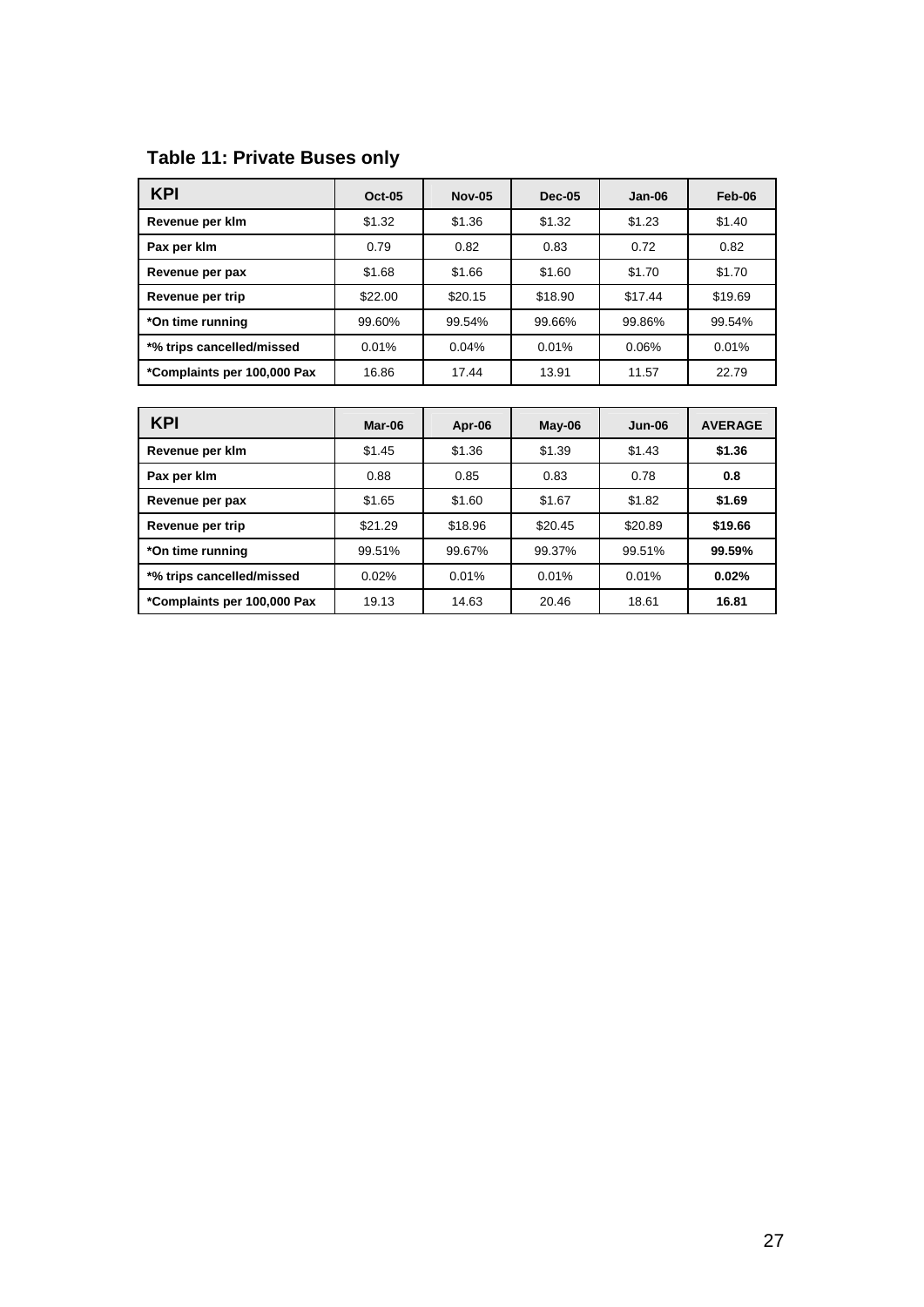# **Attachment 4: Newcastle Buses' KPIs**

The table below provides details of Newcastle Buses' customer-related KPIs and performance against these targets over the past five years. The table shows that:

- 1. On-time running and service reliability continues to track ahead of target.
- 2. Bus mechanical and traffic reliability is better than target levels.
- 3. Passenger safety incidents have improved over the past two years.
- 4. Customer complaints have reduced significantly.
- 5. Wheelchair accessible buses now exceed one quarter of the total Newcastle bus fleet.

| <b>KPI and (Target)</b>                                                                              | 2001/02        | 2002/03        | 2003/04        | 2004/05        | 2005/06        |
|------------------------------------------------------------------------------------------------------|----------------|----------------|----------------|----------------|----------------|
| <b>Reliability</b><br>On-time running (>95%)<br>Service reliability (>99%)<br>Mechanical reliability | 96.6%<br>99.6% | 96.1%<br>99.4% | 97.9%<br>99.4% | 98.0%<br>99.9% | 98.5%<br>99.9% |
| (<15 bus changeovers/100,000 km)<br>Traffic reliability (accidents)<br>(<4 changeovers/100,000 km)   | 14.1<br>2.3    | 14.9<br>2.3    | 12.6<br>2.3    | 12.3<br>2.2    | 9.2<br>1.9     |
|                                                                                                      |                |                |                |                |                |
| Safety (per million trips)<br>Safety Incidents (<2.0)<br>Security Incidents (<0.5)                   | 1.71<br>0.22   | 1.66<br>0.22   | 2.18<br>0.23   | 1.90<br>0.30   | 1.78<br>0.19   |
|                                                                                                      |                |                |                |                |                |
| <b>Comfort</b><br>Average Bus Age (<12 years)                                                        | 14.1           | 14.9           | 12.6           | 12.6           | 12.8           |
|                                                                                                      |                |                |                |                |                |
| <b>Convenience</b><br>Total kilometres (000kms)                                                      | 9,141          | 8,381          | 8,367          | 8,236          | 8,232          |
|                                                                                                      |                |                |                |                |                |
| <b>Customer Service</b><br>Complaints per 100,000 trips (<15)                                        | 16.7           | 11.5           | 6.6            | 6.4            | 2.3            |
|                                                                                                      |                |                |                |                |                |
| <b>Accessibility</b><br>Wheelchair accessible (% of fleet)                                           | $\Omega$       | 1.6            | 17.8           | 21.5           | 25.4           |

#### **Table 12 - Newcastle Buses Customer-Related KPIs**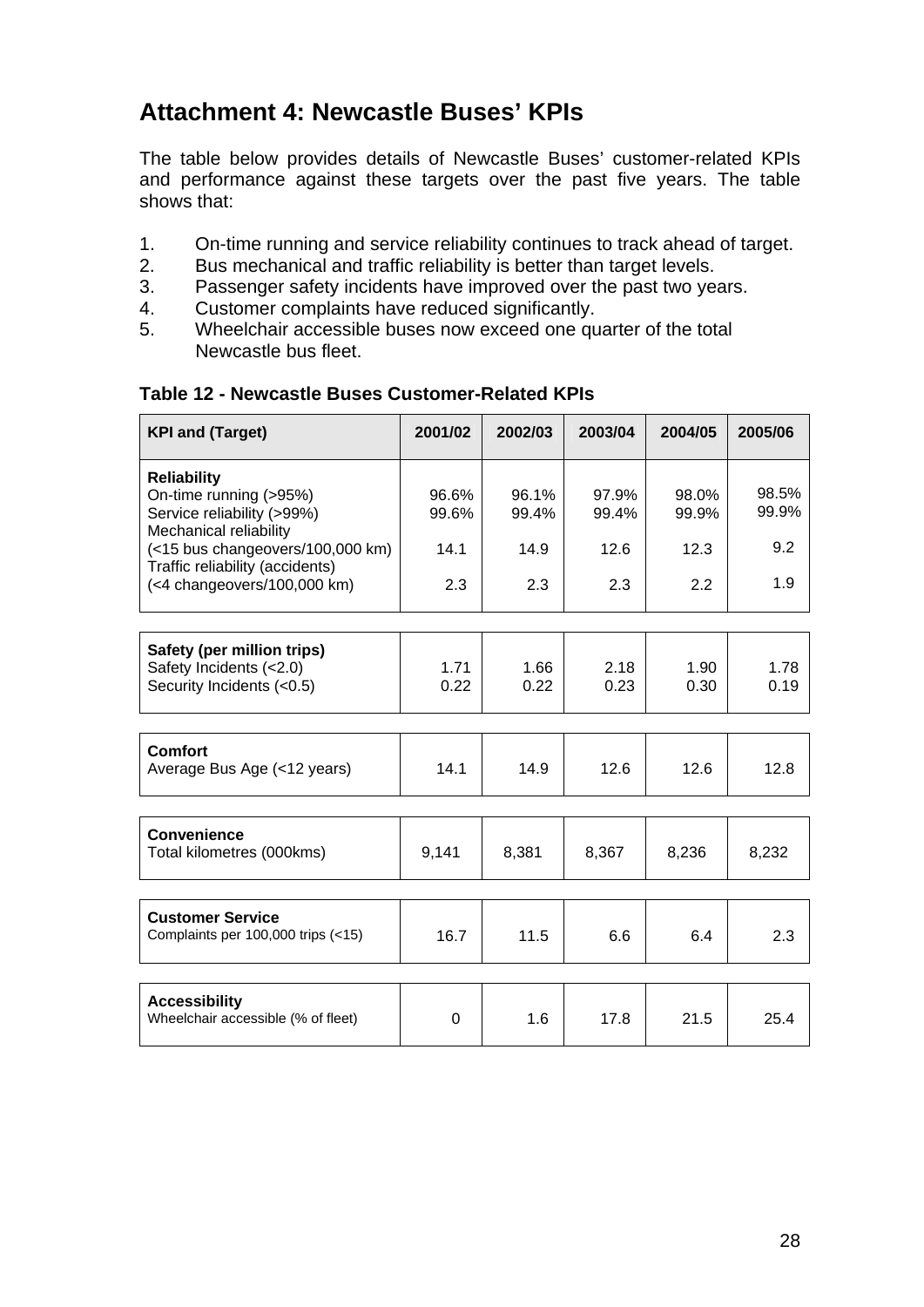# **Attachment 5: Major cost increases**

#### **5.1 MBSC and OMBSC services**

#### *Fixed and Service Payment Cost Multipliers*

As noted in Attachment 1, under the new contracts costs are indexed according to a set of indexes set out in the contract. These are used to establish a "multiplier" for the payment categories.

The basket of costs comprising the Fixed Payment is adjusted by the Fixed Cost Index Multiplier. This multiplier is different in each Region, but averages at 1.0319 (or 3.19%) for 2006/07 payments under the new contracts in metropolitan Sydney. The basket of costs comprising the Service Payment is adjusted by the Variable Cost Index Multiplier. For 2006/07 payments this averages at 1.0359 (or 3.59%).

#### *Fuel*

Under new arrangements, operators receive monthly indexation on fuel costs so are protected against both the cost increase and the cash flow impacts of timing between paying increases in fuel costs and receiving indexation. This means fuel risk now resides with Government.

Fuel indexation is a special payment in the Service Payment category. As noted above, fuel indexation based on the average Mobil Reference Price – Sydney diesel for the month. In the period from July 2005 to June 2006, the cost of fuel rose 14.03%. In real terms, this represents a cumulative increase of 8.9%, over that period.

In making its fare determination for 2007, the Ministry asks IPART to note the increase in fuel costs over the period from October 2005 to June 2006 and the likelihood that fuel costs are likely to remain at this level for the foreseeable future.

#### *Finance and vehicle costs*

Vehicle costs have remained stable at approximately \$400,000 for a standard bus, but the Commonwealth 10 year Bond Rate increased during the period from 1 July 2005 to 30 June 2006 from 5.050% to 5.770%.

This impacts on the New Fleet Periodic Payment, under which vehicles are funded by way of a straight line depreciation over 15 years with a finance component. The finance rate is locked in and indexed by the Commonwealth 10 year Bond Rate.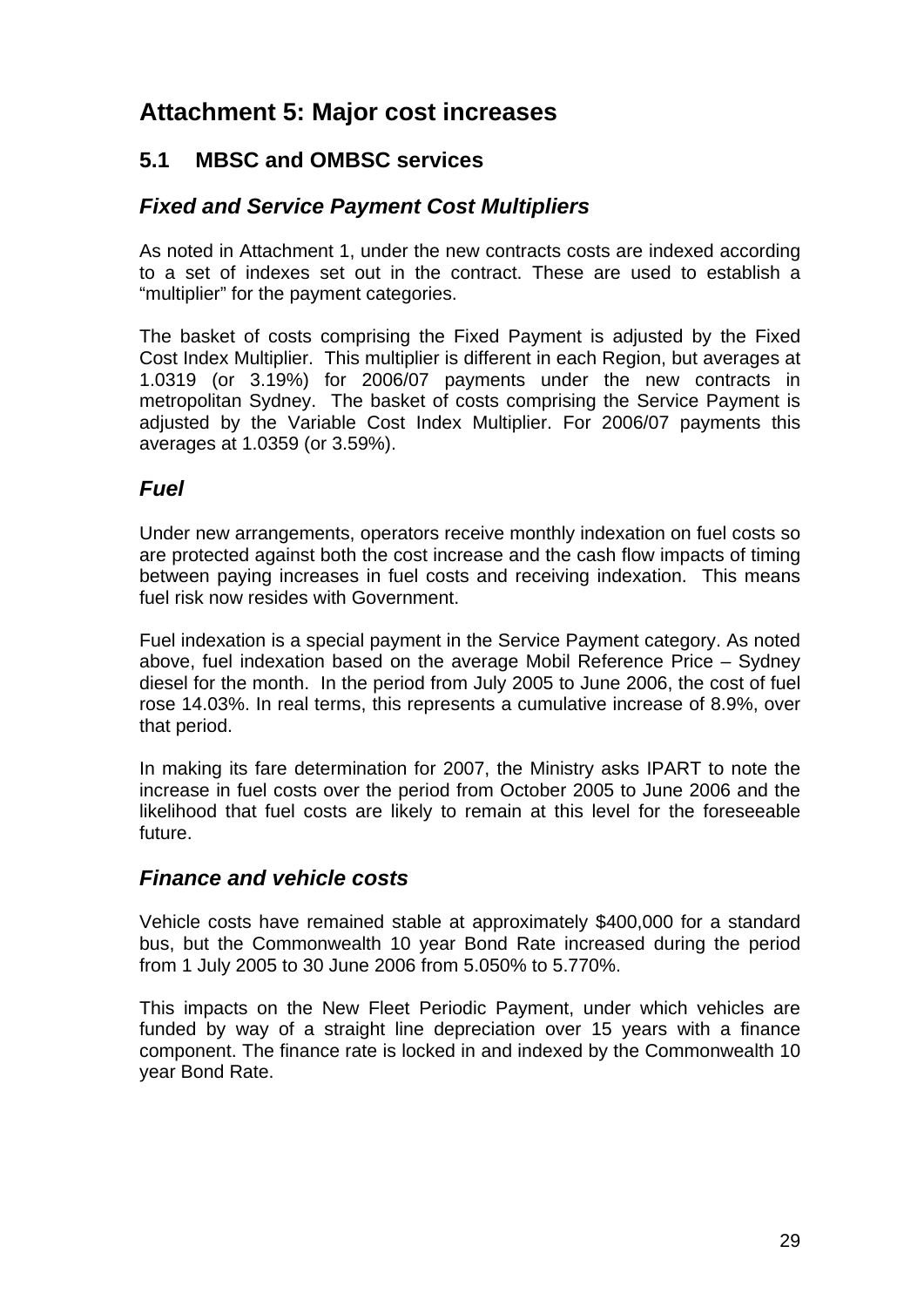#### *People costs*

In 2005, the NSW Industrial Relations Commission granted drivers employed in the metropolitan and outer-metropolitan areas a 19% pay increase over three years.

This increase comprised a 12% increase in base wages, paid in three tranches of 4% from 1 July 2005, 1 July 2007 and 1 July 2008 and a 7% Bus Industry Reform Allowance paid in three tranches of 3%, 2% and 2%. In metropolitan Sydney, drivers became eligible for the first 3% tranche of the payment from 1 April 2005. Outer-metropolitan drivers became eligible for the first 3% tranche from 1 April 2006. The second and third tranches of 2% are payable from 1 July 2006 and 1 July 2007 for drivers in both areas.

The Bus Industry Reform Allowance recognised significant differences in work practices for drivers employed in the private sector, brought about by bus reform and that the smooth implementation of key parts of the reform program is heavily dependent on the professionalism of drivers, who are, for the most part, the interface between customers and the industry. These changes included:

- the introduction of new fare scales;
- the introduction of the PET:
- the introduction of a new suite of concession arrangements:
- the introduction of new technologies, systems and processes (including School Tcard for SSTS travel;
- compliance with operational policy changes arising out of each operator's Environmental and Passenger Relations Plans (such as eco driving techniques);
- changes to routes and timetables as new, integrated networks are rolled out; and
- requirements, as part of the service contracts, for drivers to undertake regular training in customer service, including dealing with people with disabilities, people from non English speaking backgrounds and managing confrontation.

As well as remunerating drivers for changes in work practices, the Bus Industry Reform Allowance also recognised that remunerations levels needed to be reasonably commensurate with wages earned by private sector bus drivers and sufficient to attract and retain skilled staff. A worsening driver shortage had the potential to impact on service reliability.

The Ministry asks IPART to note the link between this wage increase and improvements to services when calculating fare levels for 2007.

#### **5.2 Rural & Regional services**

#### *Fuel*

Fuel prices in rural & regional areas are likely to have had similar increases to the prices in metropolitan areas, as well as increases in distribution costs.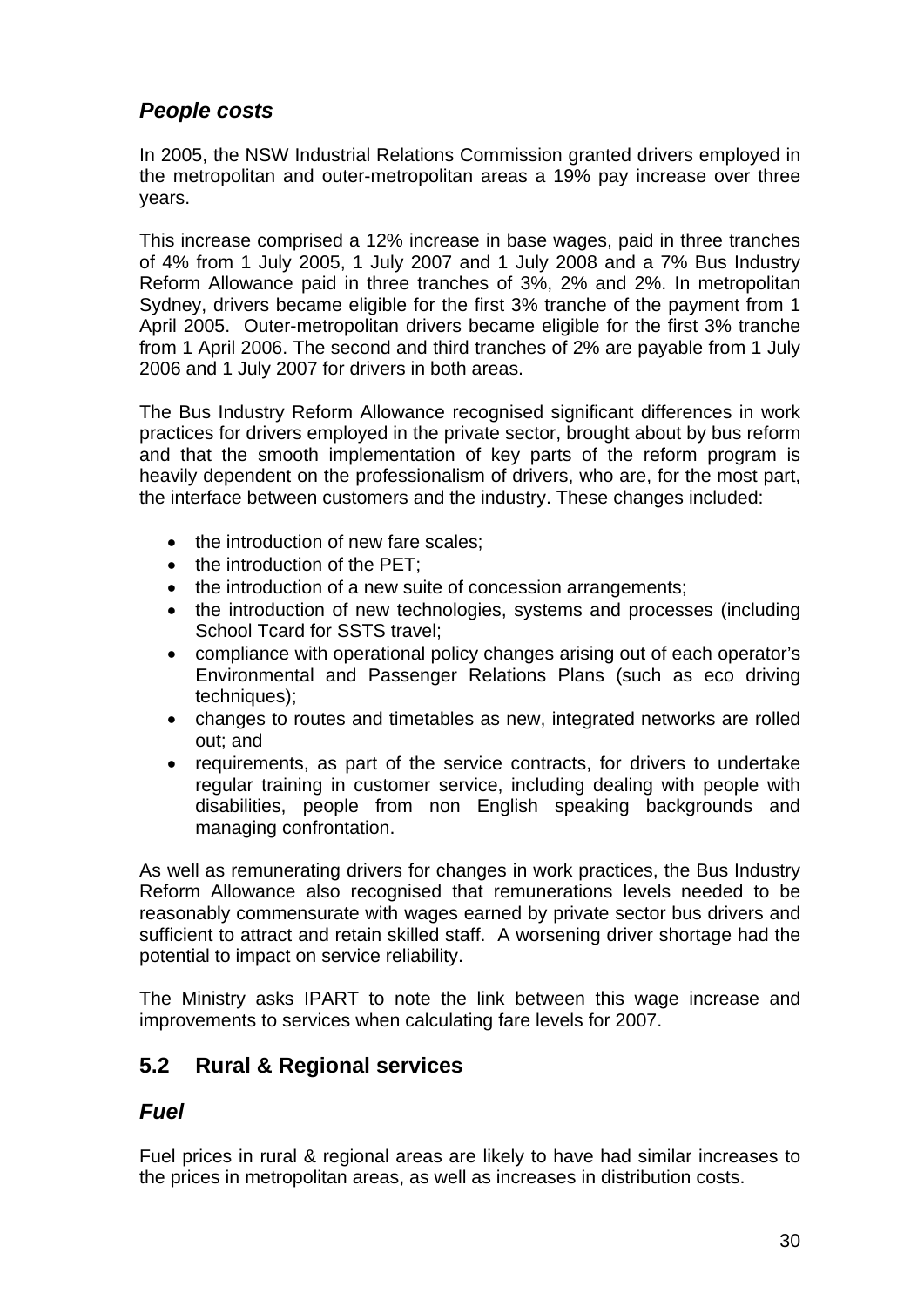In making its fare determination for 2007, the Ministry asks IPART to note the increase in fuel costs over the period and the likelihood that fuel costs are likely to remain at this level for the foreseeable future.

The Ministry notes that, under the quarterly Fuel Indexation Adjustment Scheme, "non-commercial" operators have received adjustments to the fuel component of the Bus Kilometre rate of the PwC model.

In making any recommendation to backdate increases to payments to "noncommercial" operators, the Ministry requests that IPART take the operation of the Fuel Indexation Adjustment Scheme into account and adjust the rate accordingly.

#### *People costs*

From 1 July 2005 bus drivers employed under the Motor Bus Drivers and Conductors – State Award in rural & regional areas were awarded a 12% increase in wages over three years.

The Ministry has been covering the cost to operators of passing on the increase by making:

- An increase to the labour component of the PwC equivalent to a 4% increase in wages; and
- A 1.98% increase to SSTS and Half Fare Concession Scheme payments, which reflects a 4% increase on the weighted cost of labour under the BICI (that is: 49.6%).

For "commercial" operators, compensation for labour increases will be adjusted up or down depending on the final weighting for labour costs under the BICI as adjusted by IPART for 2007.

The Ministry asks IPART to note the increase in people costs in recommending an appropriate adjustment to the PwC and an appropriate increase in fares to apply to "commercial" services.

In making any recommendation to backdate costs, the Ministry asks that IPART take into account compensation already and adjust the rate accordingly.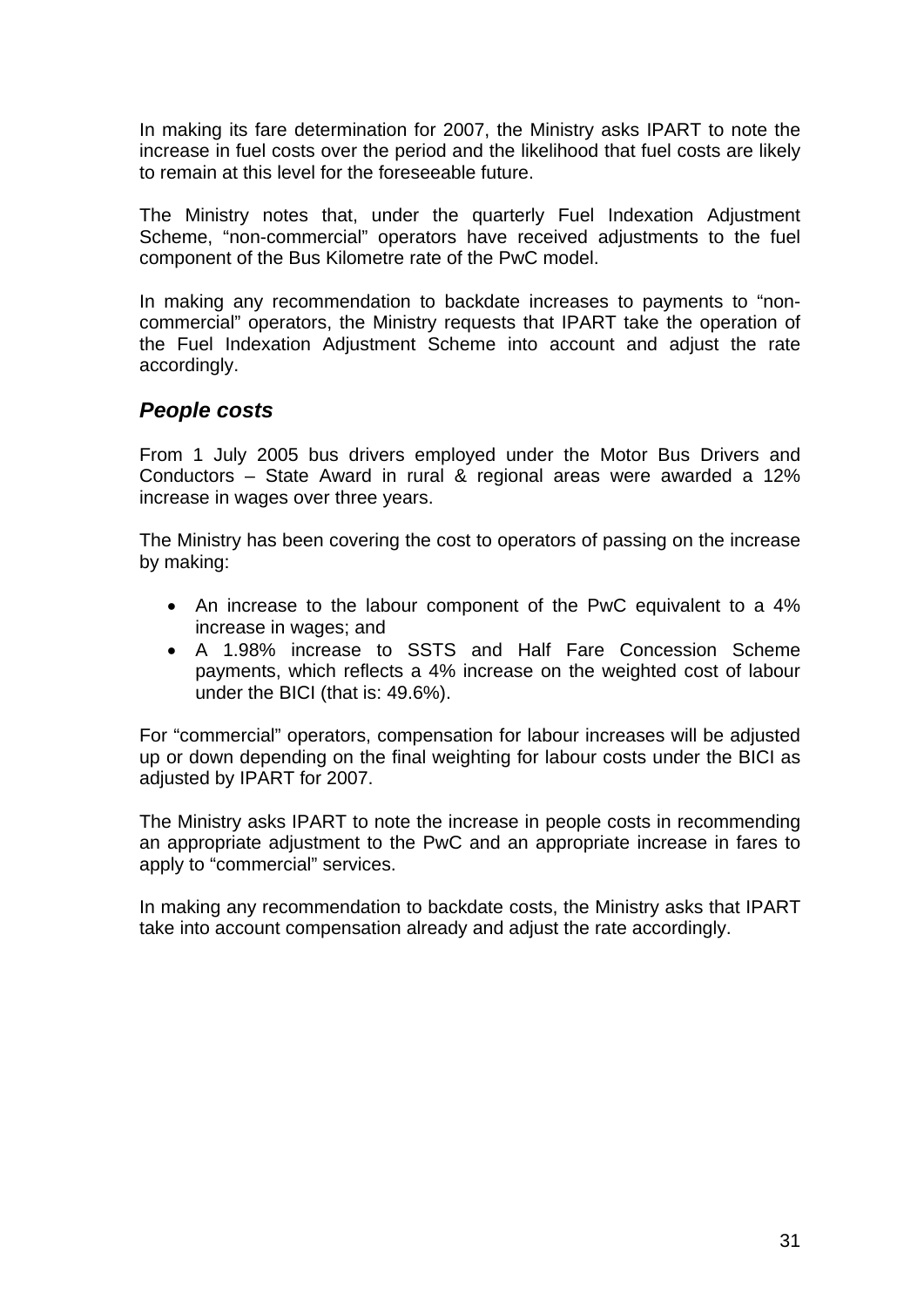# **Attachment 6: Rural & regional issues – Productivity and efficiency savings for 2007**

The Ministry supports, in principle, IPART taking productivity and efficiency gains into account when making recommendations on fares that will apply. However, the Ministry has two key concerns about the approach taken as part of the process for 2006:

- A lack of robust data available to quantify, with any degree of accuracy, the extent of any productivity savings in the rural & regional private bus sector; and
- The diversity of business operations, operating environments and cost structures in the rural & regional bus industry is such that some operators may not be able to sustain an across the board discount on their costs.

#### **6.1 Quantifying productivity for rural & regional "commercial" bus services**

Productivity gains have certainly been made in the Transport and Storage sector as well as across the general economy. However, it is not clear to what extent any existing productivity measure reflects productivity gains that may have been made – or should reasonably have been made – in rural & regional bus operations.

The Ministry understands that IPART has ruled out using the Australian Bureau of Statistics (ABS) Transport and Storage index, recognising it is distorted by the extraordinary gains in airports, ports, road freight transport and similar industries that have little in common with the public transport sector generally or the rural & regional bus sector in particular. However, it is not clear that an economy wide measure is applicable to the rural & regional bus sector, even when a further discount to that rate is applied.

While some operators have the capacity to better manage their costs and are potentially achieving significant efficiency savings, others do not. Indeed, it is not clear that it can be established that productivity savings can be made in all sections of this industry.

For rural & regional public transport services cost structures are significantly different from services provided in metropolitan areas. This is in part because levels of vehicle utilisation are lower, so rural & regional services require a higher level of Earnings Before Interest, Tax, Depreciation and Amortisation (EBITDA) than their metropolitan counterparts to be viable. Work done for the Unsworth Review suggested that rural & regional services needed an EBITDA of 25% on costs to be viable, compared to an EBITDA in the order of 19%-20% required for metropolitan services.

Significant changes in regulation have also taken place over the 15 years since the BICI was established. These changes – which include requirements to implement a drug and alcohol policy (commensurate with the operator's assessment of the risks) and other Safety Management Systems – fall into the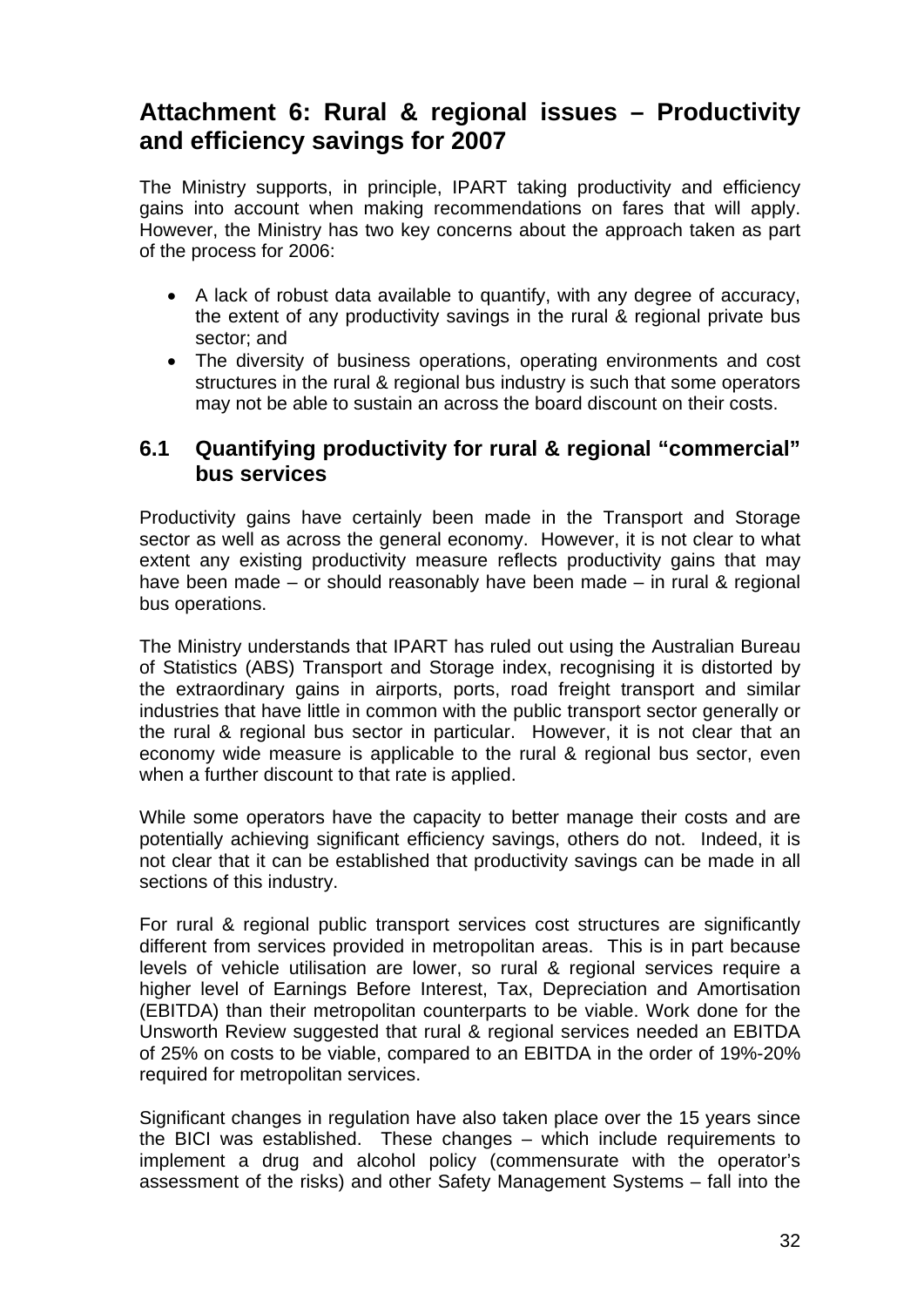"other costs" basket of the BICI so are only covered by increases in CPI. Until the work is done as part of the rural & regional bus reform process to capture these additional costs as well as any efficiency gains, an 'across the board' discount for productivity remains problematic.

#### **6.2 Structure of the rural & regional private bus sector**

The bus industry in rural & regional NSW is diverse, ranging from single school bus "non-commercial" operators to operators that hold multiple "commercial" and "non-commercial" contracts operating large fleets in multiple locations.

The Ministry does not have information about the size of "commercial" fleets in rural & regional NSW, but keeps records of the number of vehicles each operator is accredited to operate in delivering services (whether under "commercial" and "non-commercial" contracts). While some operators will be accredited for more vehicles than they use to provide the services, this information helps provide a snapshot of the industry's profile.

| No of buses for which operator<br>is accredited | No of "commercial" operators |
|-------------------------------------------------|------------------------------|
|                                                 | 3                            |
| 2                                               | 4                            |
| 3                                               | 2                            |
| 4                                               | 5                            |
| 5                                               | 5                            |
| 6                                               | 3                            |
|                                                 |                              |
| 8                                               | 3                            |
| 9                                               | 3                            |
| 10                                              | 5                            |
| $12 - 18$                                       | 12                           |
| $20 - 28$                                       | 9                            |
| $30 - 37$                                       |                              |
| $40 - 49$                                       | 5                            |
| $50 - 60$                                       | 4                            |
| $100 - 120$                                     | 3                            |
| $190 - 200$                                     |                              |
| 350                                             |                              |

**Table 13: Number of buses for commercial operators** 

As a rough measure, there 61 rural & regional bus operators that have "commercial" contracts, based on counting operators who trade in different locations but are owned by the same parent company as a single operation. Of these 61 operators, 34 (55%) operate fewer than 10 vehicles and 19 (31%) operate fewer than 5.

The Ministry's random financial viability audit program has shown that many of the operators who have been through the audit process are achieving margins below market expectations of an acceptable return.

Of the 75 rural & regional operators reviewed, only 17 were found to have good profitability with the remaining 58 achieving profitability that was fair to poor. Twenty-five of those operators have a single "commercial" contract and 17 of those 25 also have one or more "non-commercial" contracts. The remaining 33 are a mixture of operators with more than one "commercial" contract, more than